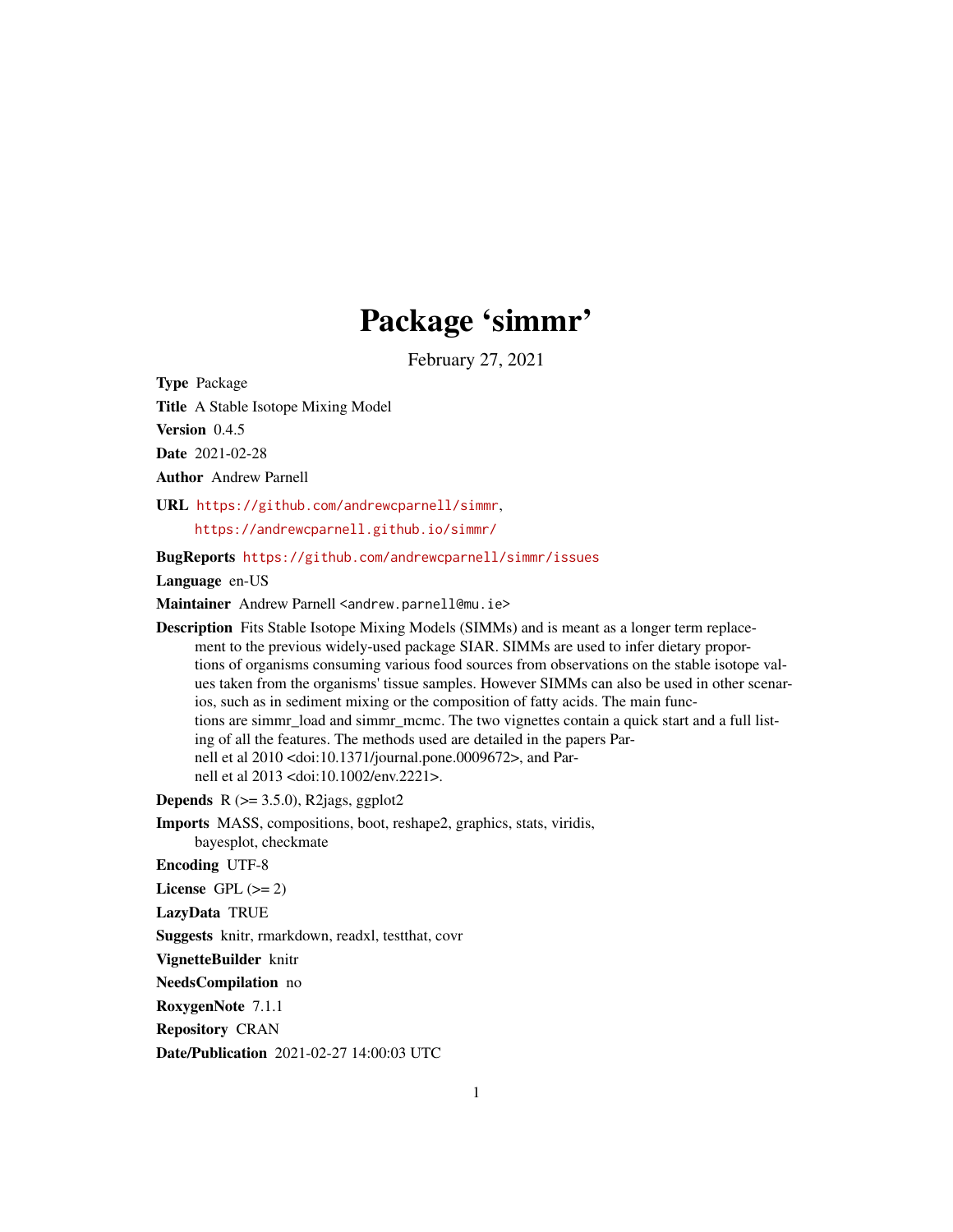## <span id="page-1-0"></span>R topics documented:

| Index | 38 |
|-------|----|

combine\_sources *Combine the dietary proportions from two food sources after running simmr*

#### Description

This function takes in an object of class simmr\_output and combines two of the food sources. It works for single and multiple group data.

#### Usage

```
combine_sources(
  simmr_out,
  to_combine = simmr_out$input$source_names[1:2],
  new_source_name = "combined_source"
\mathcal{L}
```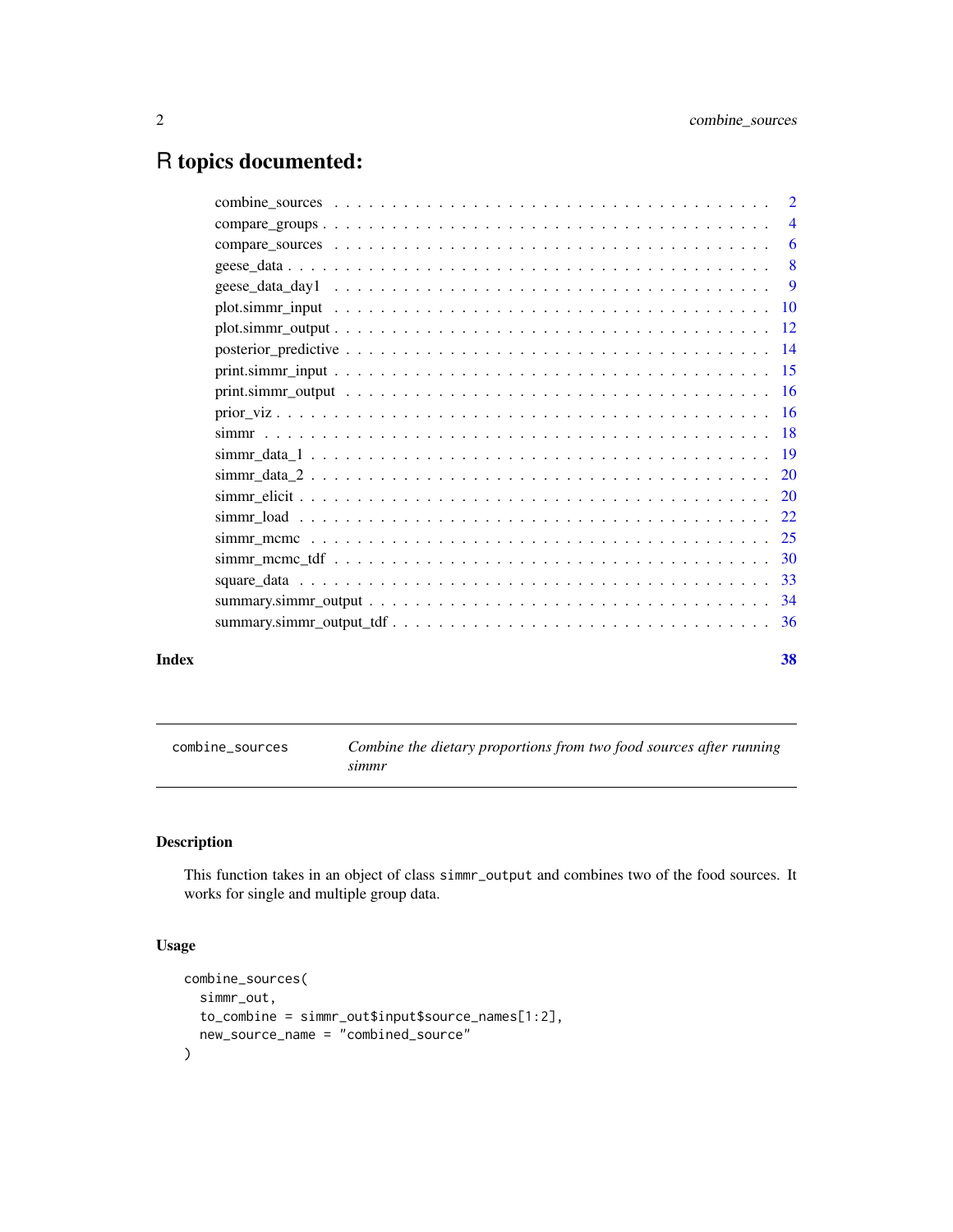#### <span id="page-2-0"></span>combine\_sources 3

#### **Arguments**

| simmr out       | An object of class simmer output created from simmer mome.                             |  |  |  |  |
|-----------------|----------------------------------------------------------------------------------------|--|--|--|--|
| to combine      | The names of exactly two sources. These should match the names given to<br>simmr load. |  |  |  |  |
| new_source_name |                                                                                        |  |  |  |  |

A name to give to the new combined source.

#### Details

Often two sources either (1) lie in similar location on the iso-space plot, or (2) are very similar in phylogenetic terms. In case (1) it is common to experience high (negative) posterior correlations between the sources. Combining them can reduce this correlation and improve precision of the estimates. In case (2) we might wish to determine the joint amount eaten of the two sources when combined. This function thus combines two sources after a run of [simmr\\_mcmc](#page-24-1) (known as a posteriori combination). The new object can then be called with [plot.simmr\\_input](#page-9-1) or [plot.simmr\\_output](#page-11-1) to produce iso-space plots of summaries of the output after combination.

#### Value

A new simmr\_output object

#### Author(s)

Andrew Parnell <andrew.parnell@mu.ie>

#### See Also

See [simmr\\_mcmc](#page-24-1) and the associated vignette for examples.

```
## Not run:
# The data
data(geese_data)
# Load into simmr
simr_1 < - with(
 geese_data_day1,
 simmr_load(
   mixtures = mixtures,
   source_names = source_names,
   source_means = source_means,
    source_sds = source_sds,
    correction_means = correction_means,
    correction_sds = correction_sds,
    concentration_means = concentration_means
 )
\mathcal{L}# Plot
```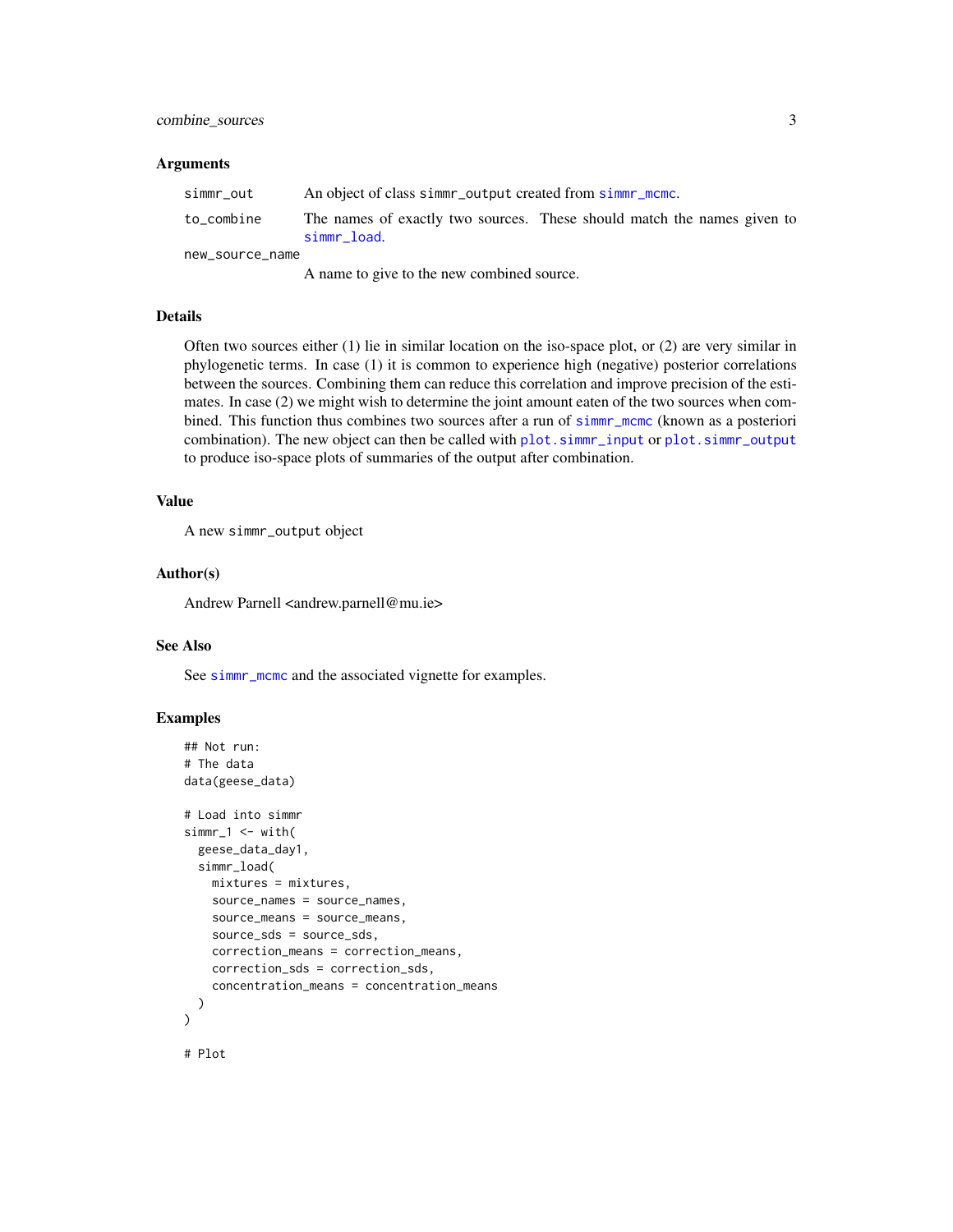```
plot(simmr_1)
# Print
simmr_1
# MCMC run
simmr_1_out <- simmr_mcmc(simmr_1)
# Print it
print(simmr_1_out)
# Summary
summary(simmr_1_out)
summary(simmr_1_out, type = "diagnostics")
summary(simmr_1_out, type = "correlations")
summary(simmr_1_out, type = "statistics")
ans <- summary(simmr_1_out, type = c("quantiles", "statistics"))
# Plot
plot(simmr_1_out)
plot(simmr_1_out, type = "boxplot")
plot(simmr_1_out, type = "histogram")
plot(simmr_1_out, type = "density")
plot(simmr_1_out, type = "matrix")
simmr_out_combine <- combine_sources(simmr_1_out,
  to_combine = c("U.lactuca", "Enteromorpha"),
  new_source_name = "U.lac+Ent"
)
plot(simmr_out_combine$input)
plot(simmr_out_combine, type = "boxplot", title = "simmr output: combined sources")
## End(Not run)
```
compare\_groups *Compare dietary proportions for a single source across different groups*

#### Description

This function takes in an object of class simmr\_output and creates probabilistic comparisons for a given source and a set of at least two groups.

#### Usage

```
compare_groups(
  simmr_out,
  source_name = simmr_out$input$source_names[1],
  groups = 1:2,
```
<span id="page-3-0"></span>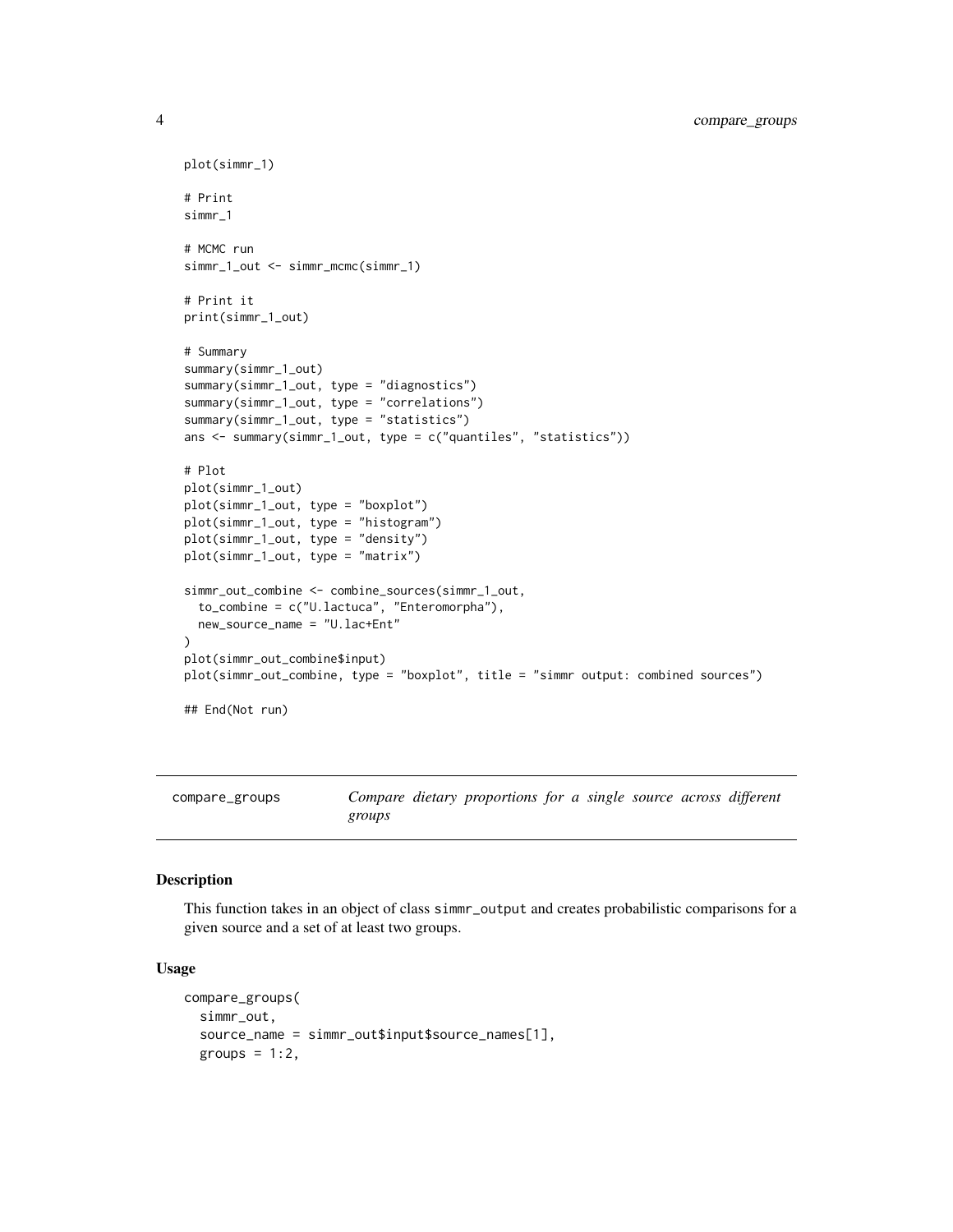<span id="page-4-0"></span>plot = TRUE  $\lambda$ 

#### Arguments

| simmr_out   | An object of class simmer output created from simmer mome.                                        |
|-------------|---------------------------------------------------------------------------------------------------|
| source_name | The name of a source. This should match the names exactly given to simm r_load.                   |
| groups      | The integer values of the group numbers to be compared. At least two groups<br>must be specified. |
| plot        | A logical value specifying whether plots should be produced or not.                               |

#### Details

When two groups are specified, the function produces a direct calculation of the probability that one group is bigger than the other. When more than two groups are given, the function produces a set of most likely probabilistic orderings for each combination of groups. The function produces boxplots by default and also allows for the storage of the output for further analysis if required.

#### Value

If there are two groups, a vector containing the differences between the two groups proportions for that source. If there are multiple groups, a list containing the following fields:

| Ordering | The different possible orderings of the dietary proportions across groups                     |
|----------|-----------------------------------------------------------------------------------------------|
| out all  | The dietary proportions for this source across the groups specified as columns<br>in a matrix |

#### Author(s)

Andrew Parnell <andrew.parnell@mu.ie>

#### See Also

See [simmr\\_mcmc](#page-24-1) for complete examples.

```
## Not run:
data(geese_data)
simmr_in <- with(
  geese_data,
  simmr_load(
   mixtures = mixtures,
   source_names = source_names,
    source_means = source_means,
    source_sds = source_sds,
    correction_means = correction_means,
    correction_sds = correction_sds,
    concentration_means = concentration_means,
    group = groups
```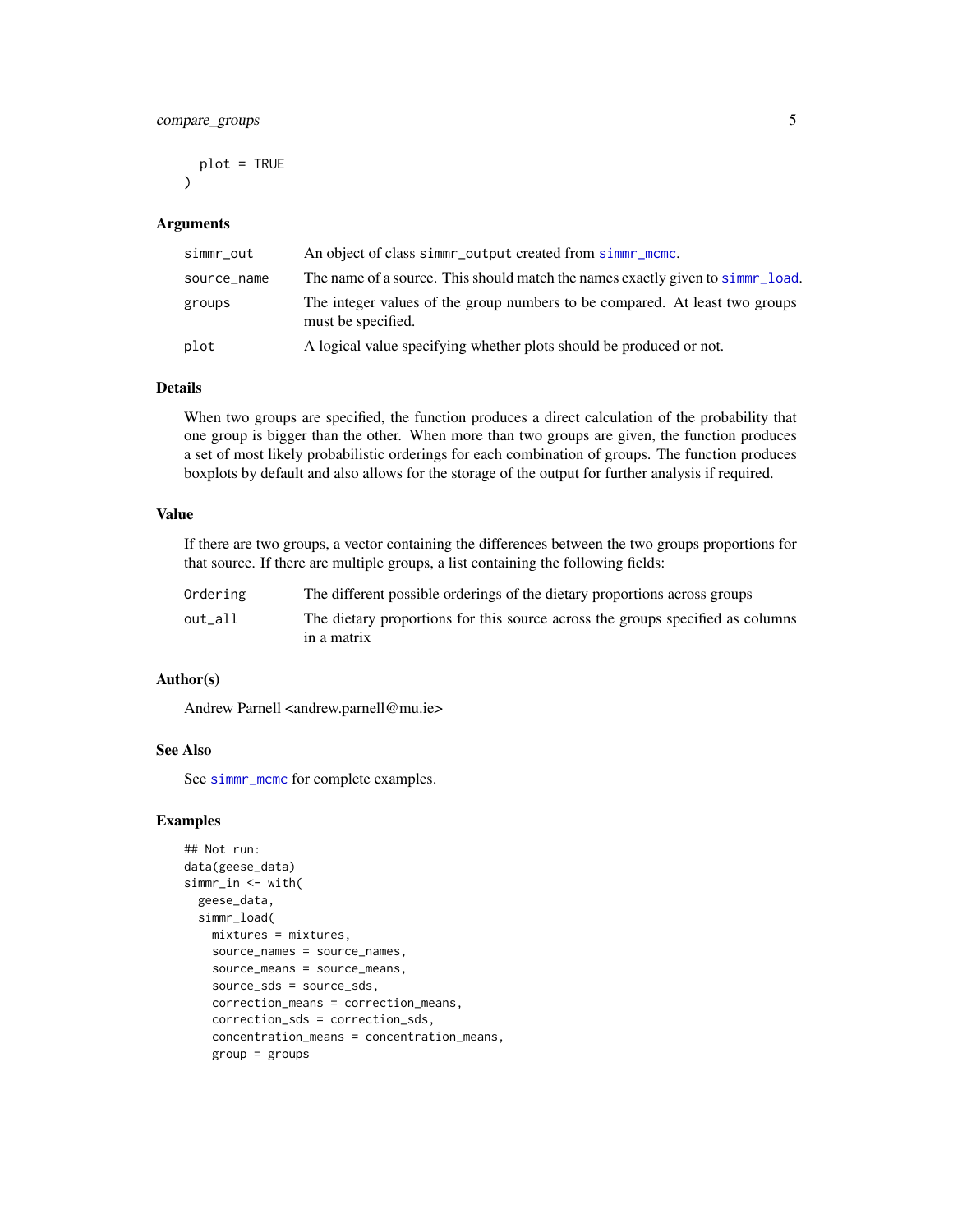```
)
\mathcal{L}# Print
simmr_in
# Plot
plot(simmr_in,
 group = 1:8, xlab = expression(paste(delta^13, "C (\\u2030)", sep = "")),
 ylab = expression(paste(delta^15, "N (\\u2030)", sep = "")),
 title = "Isospace plot of Inger et al Geese data"
\lambda# Run MCMC for each group
simmr_out <- simmr_mcmc(simmr_in)
# Print output
simmr_out
# Summarise output
summary(simmr_out, type = "quantiles", group = 1)
summary(simmr_out, type = "quantiles", group = c(1, 3))
summary(simmr_out, type = c("quantiles", "statistics"), group = c(1, 3))
# Plot - only a single group allowed
plot(simmr_out, type = "boxplot", group = 2, title = "simmr output group 2")
plot(simmr_out, type = c("density", "matrix"), grp = 6, title = "simmr output group 6")
# Compare groups
compare_groups(simmr_out, source = "Zostera", groups = 1:2)
compare_groups(simmr_out, source = "Zostera", groups = 1:3)
compare_groups(simmr_out, source = "U.lactuca", groups = c(4:5, 7, 2))
## End(Not run)
```
compare\_sources *Compare dietary proportions between multiple sources*

#### Description

This function takes in an object of class simmr\_output and creates probabilistic comparisons between the supplied sources. The group number can also be specified.

#### Usage

```
compare_sources(
  simmr_out,
  source_names = simmr_out$input$source_names,
  group = 1,
```
<span id="page-5-0"></span>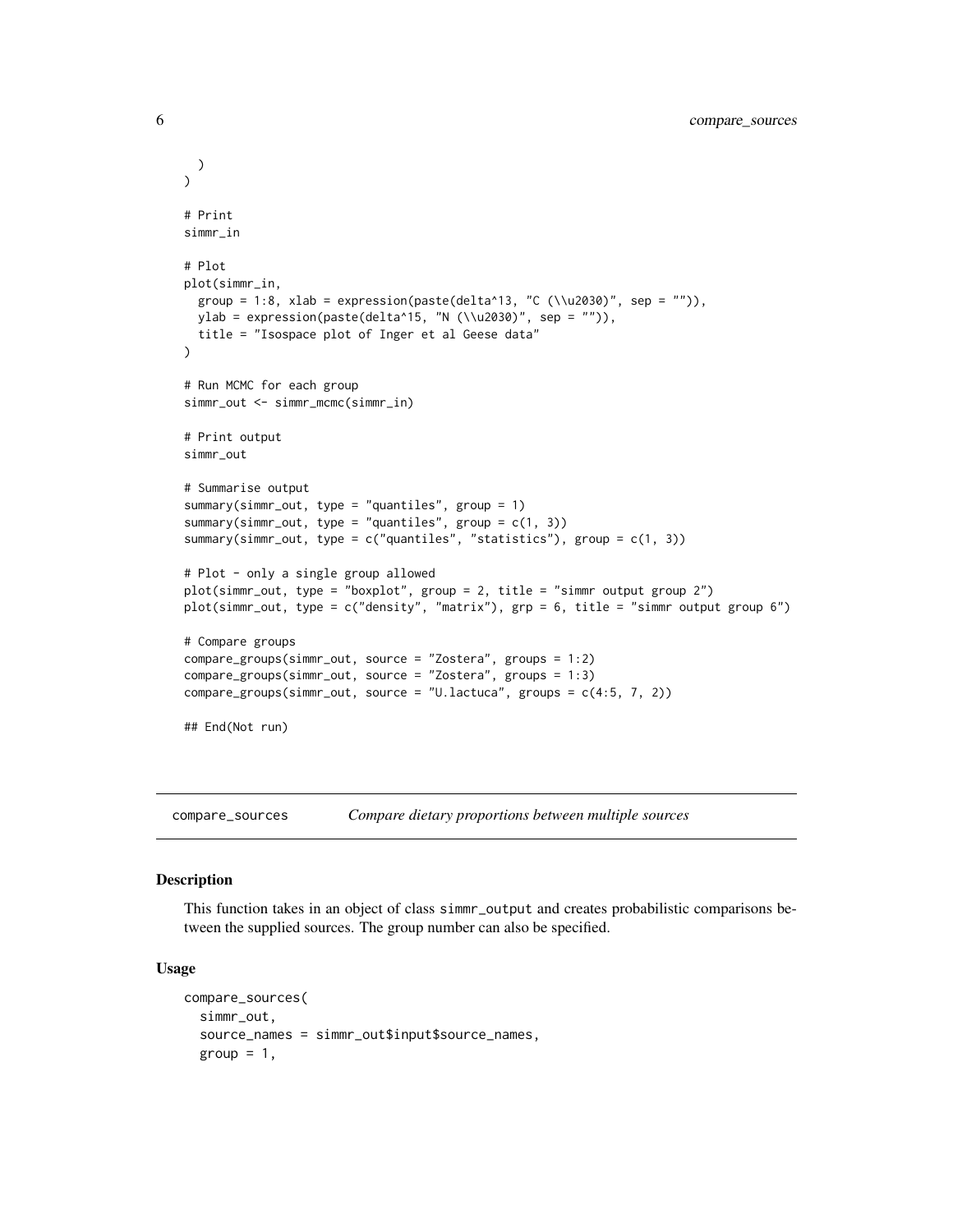#### <span id="page-6-0"></span>compare\_sources 7

plot = TRUE  $\lambda$ 

#### Arguments

| simmr_out    | An object of class simmr_output created from simmr_mcmc.                                                      |
|--------------|---------------------------------------------------------------------------------------------------------------|
| source_names | The names of at least two sources. These should match the names exactly given<br>to simmr_load.               |
| group        | The integer values of the group numbers to be compared. If not specified as-<br>sumes the first or only group |
| plot         | A logical value specifying whether plots should be produced or not.                                           |

#### Details

When two sources are specified, the function produces a direct calculation of the probability that the dietary proportion for one source is bigger than the other. When more than two sources are given, the function produces a set of most likely probabilistic orderings for each combination of sources. The function produces boxplots by default and also allows for the storage of the output for further analysis if required.

#### Value

If there are two sources, a vector containing the differences between the two dietary proportion proportions for these two sources. If there are multiple sources, a list containing the following fields:

| Ordering | The different possible orderings of the dietary proportions across sources |
|----------|----------------------------------------------------------------------------|
| out_all  | The dietary proportions for these sources specified as columns in a matrix |

#### Author(s)

Andrew Parnell <andrew.parnell@mu.ie>

#### See Also

See [simmr\\_mcmc](#page-24-1) for complete examples.

```
## Not run:
data(geese_data_day1)
simm-1 <- with(
 geese_data_day1,
 simmr_load(
   mixtures = mixtures,
   source_names = source_names,
   source_means = source_means,
   source_sds = source_sds,
   correction_means = correction_means,
   correction_sds = correction_sds,
```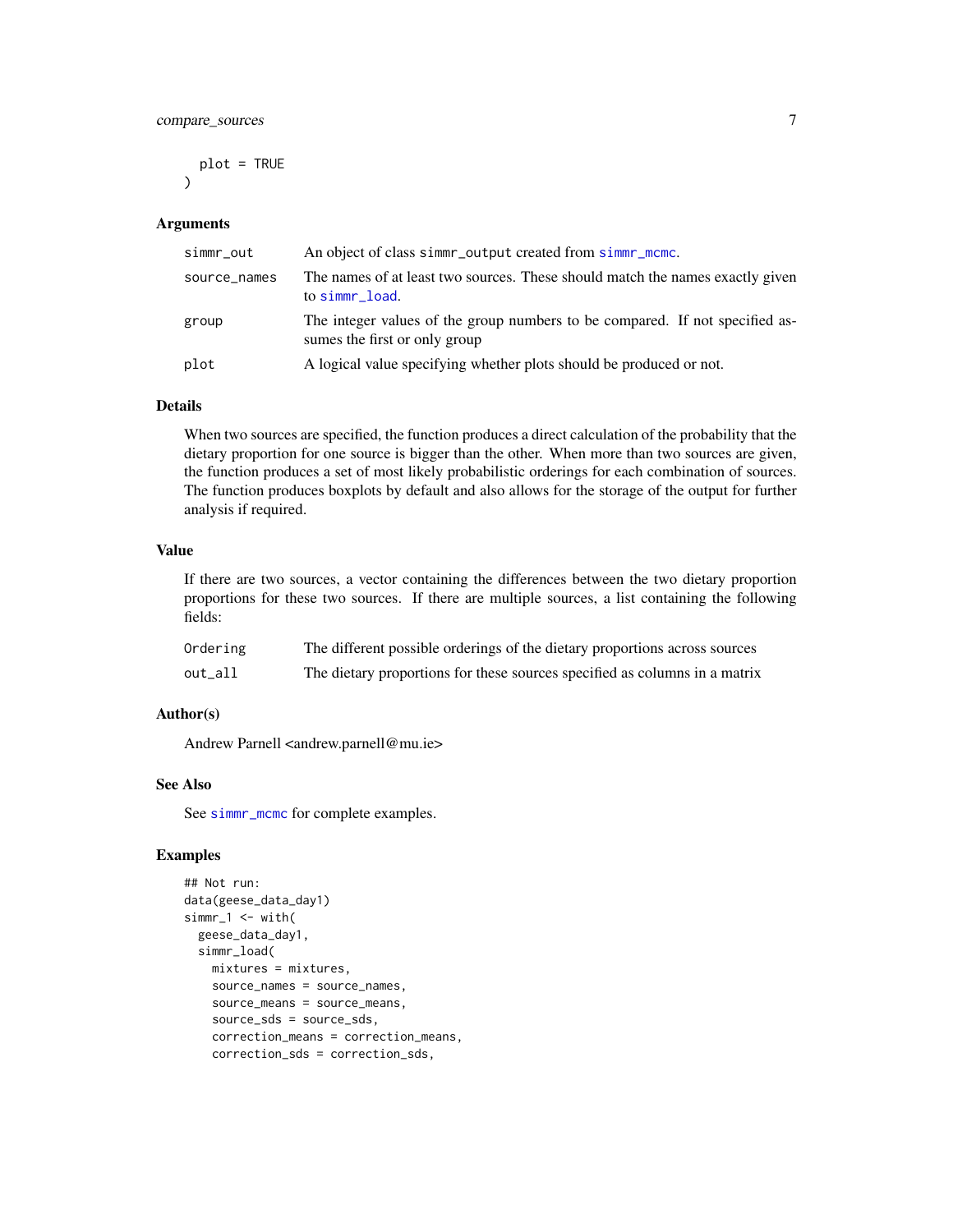```
concentration_means = concentration_means
  )
)
# Plot
plot(simmr_1)
# Print
simmr_1
# MCMC run
simmr_1_out <- simmr_mcmc(simmr_1)
# Print it
print(simmr_1_out)
# Summary
summary(simmr_1_out)
summary(simmr_1_out, type = "diagnostics")
summary(simmr_1_out, type = "correlations")
summary(simmr_1_out, type = "statistics")
ans <- summary(simmr_1_out, type = c("quantiles", "statistics"))
# Plot
plot(simmr_1_out, type = "boxplot")
plot(simmr_1_out, type = "histogram")
plot(simmr_1_out, type = "density")
plot(simmr_1_out, type = "matrix")
# Compare two sources
compare_sources(simmr_1_out, source_names = c("Zostera", "Grass"))
# Compare multiple sources
compare_sources(simmr_1_out)
## End(Not run)
```
geese\_data *Geese stable isotope mixing data set*

#### Description

A real Geese data set with 251 observations on 2 isotopes, with 4 sources, and with corrections/trophic enrichment factors (TEFs or TDFs), and concentration dependence means. Taken from Inger et al (2016). See link for paper

#### Usage

geese\_data

<span id="page-7-0"></span>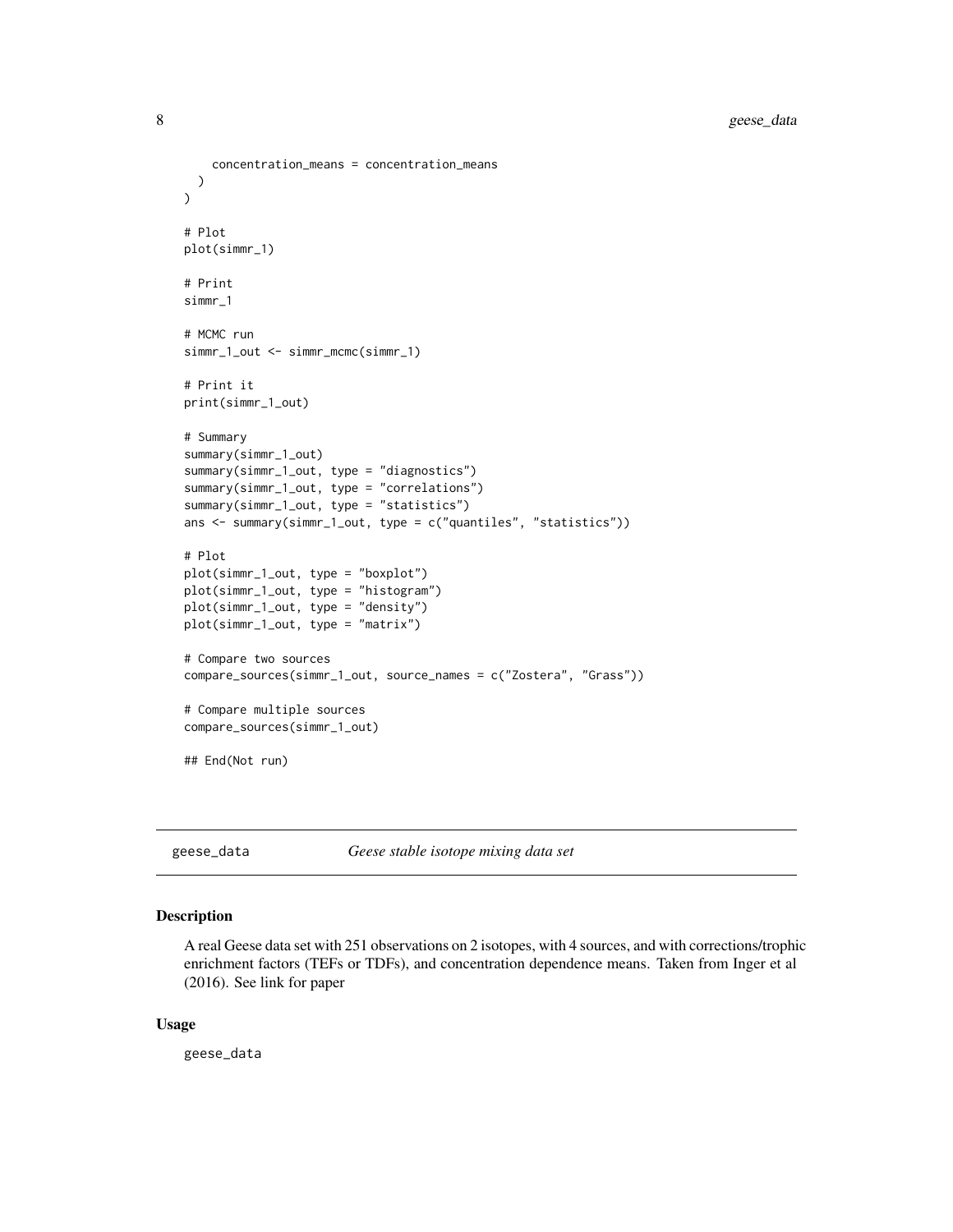#### <span id="page-8-0"></span>Format

A list with the following elements

mixtures A two column matrix containing delta 13C and delta 15N values respectively

source\_names A character vector of the food source names

tracer names A character vector of the tracer names  $(d13C, d15N, d34S)$ 

source means A matrix of source mean values for the tracers in the same order as mixtures above

- source sds A matrix of source sd values for the tracers in the same order as mixtures above
- correction means A matrix of TEFs mean values for the tracers in the same order as mixtures above
- correction sds A matrix of TEFs sd values for the tracers in the same order as mixtures above
- concentration means A matrix of concentration dependence mean values for the tracers in the same order as mixtures above ...

@seealso [simmr\\_mcmc](#page-24-1) for an example where it is used

#### Source

[https://besjournals.onlinelibrary.wiley.com/doi/full/10.1111/j.1365-2656.2006.01](https://besjournals.onlinelibrary.wiley.com/doi/full/10.1111/j.1365-2656.2006.01142.x)142. [x](https://besjournals.onlinelibrary.wiley.com/doi/full/10.1111/j.1365-2656.2006.01142.x)

geese\_data\_day1 *A smaller version of the Geese stable isotope mixing data set*

#### **Description**

A real Geese data set with 9 observations on 2 isotopes, with 4 sources, and with corrections/trophic enrichment factors (TEFs or TDFs), and concentration dependence means. Taken from Inger et al (2016). See link for paper

#### Usage

geese\_data\_day1

#### Format

A list with the following elements

mixtures A two column matrix containing delta 13C and delta 15N values respectively

source\_names A character vector of the food source names

tracer names A character vector of the tracer names  $(d13C, d15N, d34S)$ 

source means A matrix of source mean values for the tracers in the same order as mixtures above

source sds A matrix of source sd values for the tracers in the same order as mixtures above

correction means A matrix of TEFs mean values for the tracers in the same order as mixtures above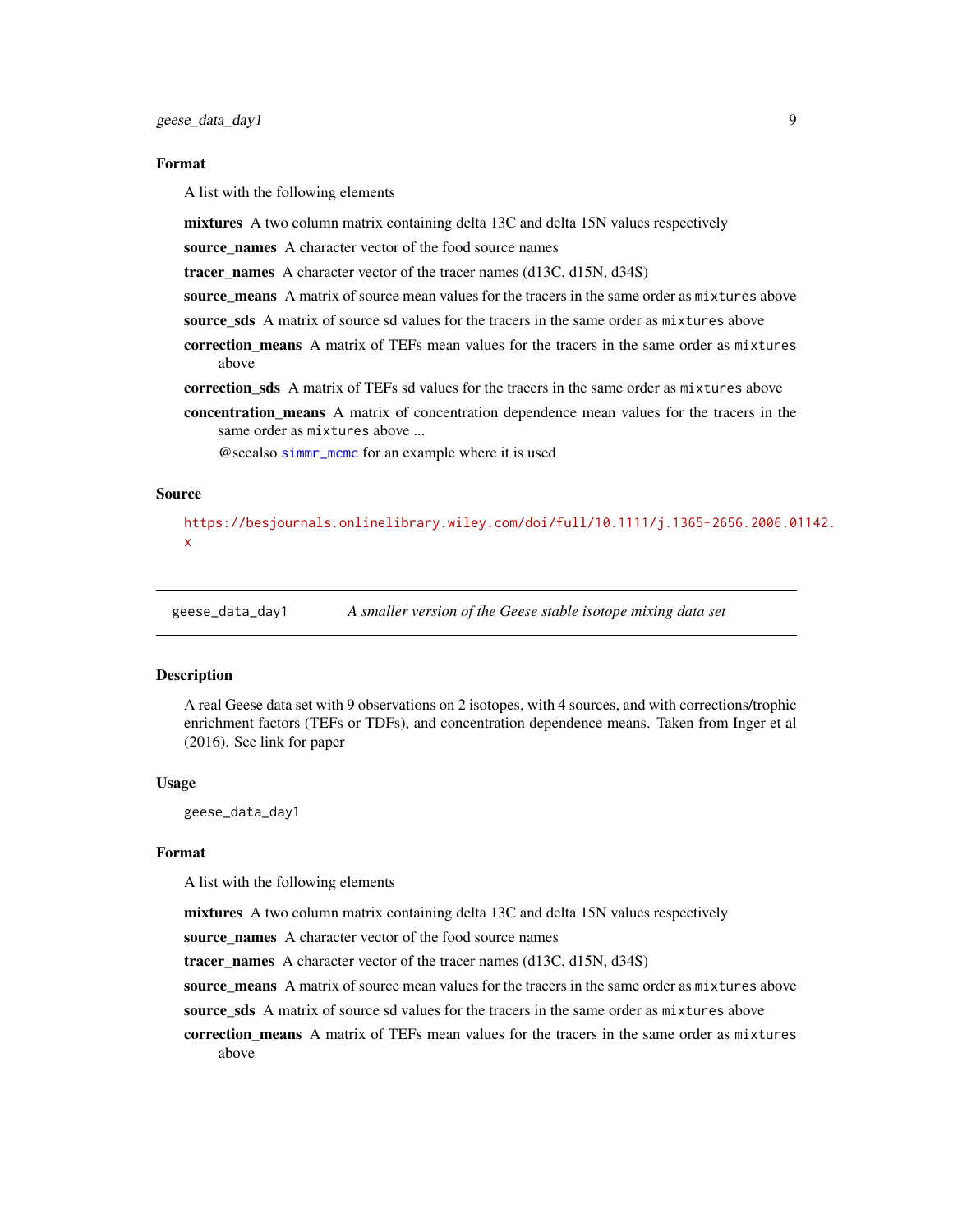<span id="page-9-0"></span>correction\_sds A matrix of TEFs sd values for the tracers in the same order as mixtures above concentration\_means A matrix of concentration dependence mean values for the tracers in the same order as mixtures above ...

@seealso [simmr\\_mcmc](#page-24-1) for an example where it is used

#### Source

[https://besjournals.onlinelibrary.wiley.com/doi/full/10.1111/j.1365-2656.2006.01](https://besjournals.onlinelibrary.wiley.com/doi/full/10.1111/j.1365-2656.2006.01142.x)142. [x](https://besjournals.onlinelibrary.wiley.com/doi/full/10.1111/j.1365-2656.2006.01142.x)

<span id="page-9-1"></span>plot.simmr\_input *Plot the* simmr\_input *data created from* simmr\_load

#### Description

This function creates iso-space (AKA tracer-space or delta-space) plots. They are vital in determining whether the data are suitable for running in a SIMM.

#### Usage

```
## S3 method for class 'simmr_input'
plot(
  x,
  tracers = c(1, 2),
  title = "Tracers plot",
  xlab = colnames(x$mixtures)[tracers[1]],
  ylab = colnames(x$mixtures)[tracers[2]],
  sigmas = 1,
  group = 1:x$n_grows,mix_name = "Mixtures",
  ggargs = NULL,
  colour = TRUE,
  ...
\mathcal{L}
```
#### Arguments

| $\boldsymbol{\mathsf{x}}$ | An object created via the function simme-load                                                                                                                                                                 |
|---------------------------|---------------------------------------------------------------------------------------------------------------------------------------------------------------------------------------------------------------|
| tracers                   | The choice of tracers to plot. If there are more than two tracers, it is recom-<br>mended to plot every pair of tracers to determine whether the mixtures lie in the<br>mixing polygon defined by the sources |
| title                     | A title for the graph                                                                                                                                                                                         |
| xlab                      | The x-axis label. By default this is assumed to be delta-13C but can be made<br>richer if required. See examples below.                                                                                       |
| ylab                      | The y-axis label. By default this is assumed to be delta-15N in per mil but can<br>be changed as with the x-axis label                                                                                        |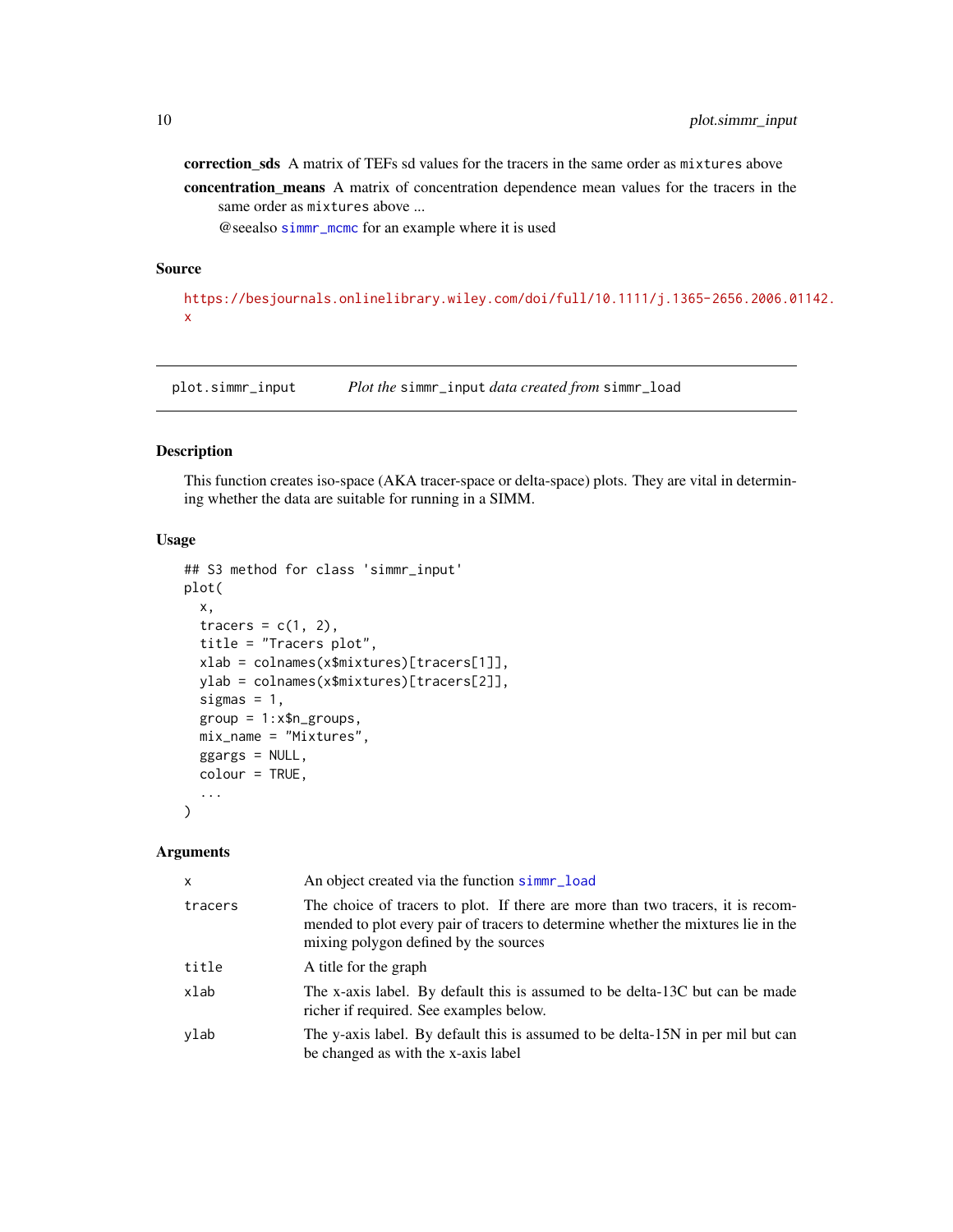<span id="page-10-0"></span>

| sigmas     | The number of standard deviations to plot on the source values. Defaults to 1. |
|------------|--------------------------------------------------------------------------------|
| group      | Which groups to plot. Can be a single group or multiple groups                 |
| $mix_name$ | A optional string containing the name of the mixture objects, e.g. Geese.      |
| ggargs     | Extra arguments to be included in the ggplot (e.g. axis limits)                |
| colour     | If TRUE (default) creates a plot. If not, puts the plot in black and white     |
| $\ddots$ . | Not used                                                                       |

#### Details

It is desirable to have the vast majority of the mixture observations to be inside the convex hull defined by the food sources. When there are more than two tracers (as in one of the examples below) it is recommended to plot all the different pairs of the food sources. See the vignette for further details of richer plots.

#### Author(s)

Andrew Parnell <andrew.parnell@mu.ie>

#### See Also

See [plot.simmr\\_output](#page-11-1) for plotting the output of a simmr run. See [simmr\\_mcmc](#page-24-1) for running a simmr object once the iso-space is deemed acceptable.

```
# A simple example with 10 observations, 4 food sources and 2 tracers
data(geese_data_day1)
simr_1 < - with(
  geese_data_day1,
  simmr_load(
   mixtures = mixtures,
    source_names = source_names,
    source_means = source_means,
   source_sds = source_sds,
   correction_means = correction_means,
   correction_sds = correction_sds,
    concentration_means = concentration_means
  )
\lambda# Plot
plot(simmr_1)
### A more complicated example with 30 obs, 3 tracers and 4 sources
data(simmr_data_2)
simm-3 < - with(
  simmr_data_2,
  simmr_load(
   mixtures = mixtures,
```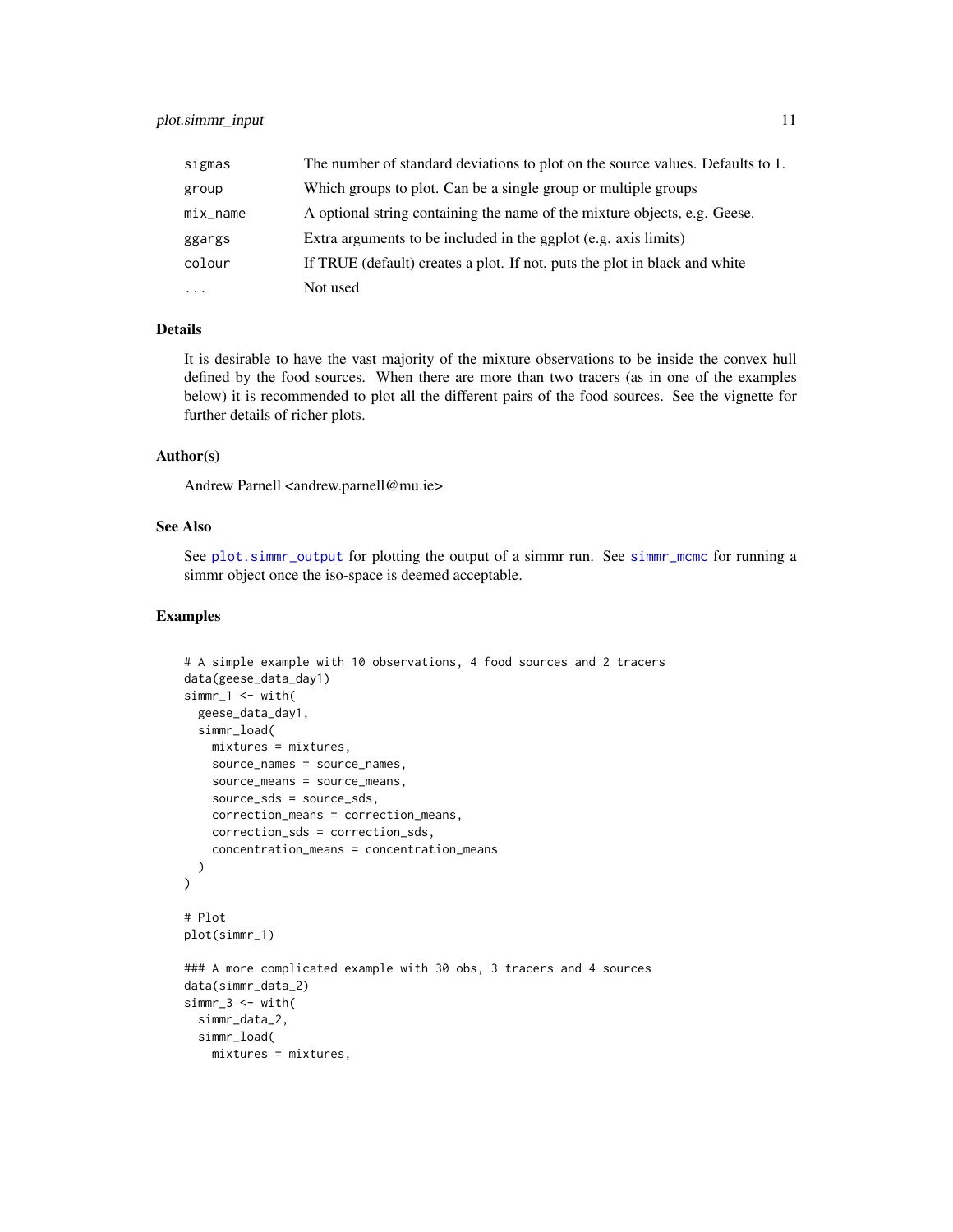```
source_names = source_names,
    source_means = source_means,
   source_sds = source_sds,
   correction_means = correction_means,
   correction_sds = correction_sds,
   concentration_means = concentration_means
 )
)
# Plot 3 times - first default d13C vs d15N
plot(simmr_3)
# Now plot d15N vs d34S
plot(simm-3, traces = c(2, 3))# and finally d13C vs d34S
plot(simm-3, traces = c(1, 3))# See vignette('simmr') for fancier x-axis labels
# An example with multiple groups - the Geese data from Inger et al 2006
data(geese_data)
simr_4 < - with(
 geese_data,
 simmr_load(
   mixtures = mixtures,
   source_names = source_names,
   source_means = source_means,
   source_sds = source_sds,
   correction_means = correction_means,
   correction_sds = correction_sds,
   concentration_means = concentration_means,
   group = groups
 )
)
# Print
simmr_4
# Plot
plot(simmr_4,
  xlab = expression(paste(delta^13, "C (\u2030)", sep = "")),
  ylab = expression(paste(delta^15, "N (\u2030)", sep = "")),
 title = "Isospace plot of Inger et al Geese data"
) #'
```
<span id="page-11-1"></span>plot.simmr\_output *Plot different features of an object created from* [simmr\\_mcmc](#page-24-1)*.*

#### Description

This function allows for 4 different types of plots of the simmr output created from [simmr\\_mcmc](#page-24-1). The types are: histogram, kernel density plot, matrix plot (most useful) and boxplot. There are some minor customisation options.

<span id="page-11-0"></span>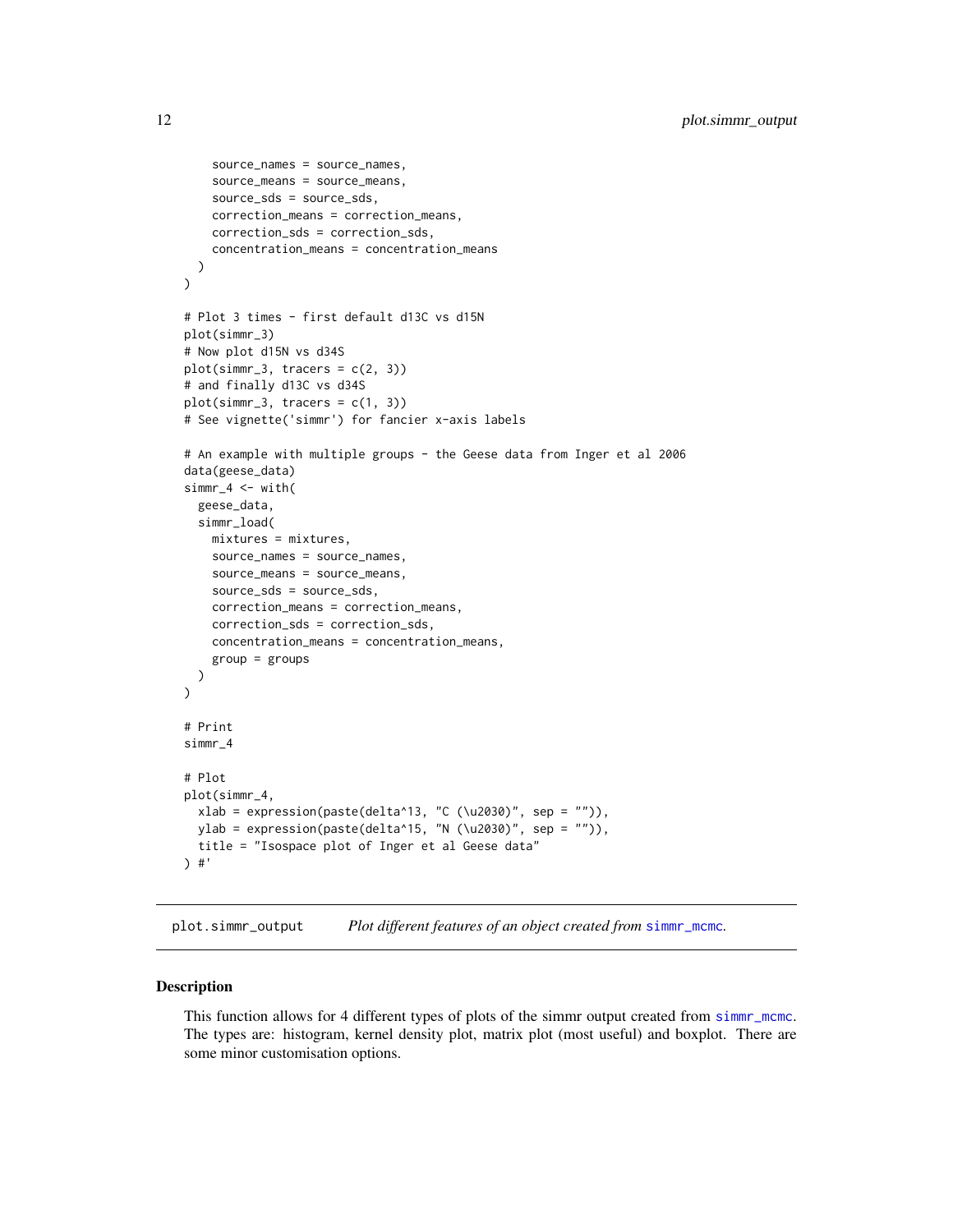#### <span id="page-12-0"></span>plot.simmr\_output 13

#### Usage

```
## S3 method for class 'simmr_output'
plot(
  x,
  type = c("isospace", "histogram", "density", "matrix", "boxplot"),
  group = 1,
 binwidth = 0.05,
  alpha = 0.5,
  title = if (length(group) == 1) {  "simmr output plot" } else {
    paste("simmr output plot: group", group) },
  ggargs = NULL,
  ...
\mathcal{L}
```
#### Arguments

| $\times$ | An object of class simmr_output created via simmr_mcmc                                             |
|----------|----------------------------------------------------------------------------------------------------|
| type     | The type of plot required. Can be one or more of 'histogram', 'density', 'matrix',<br>or 'boxplot' |
| group    | Which group(s) to plot.                                                                            |
| binwidth | The width of the bins for the histogram. Defaults to 0.05                                          |
| alpha    | The degree of transparency of the plots. Not relevant for matrix plots                             |
| title    | The title of the plot.                                                                             |
| ggargs   | Extra arguments to be included in the ggplot (e.g. axis limits)                                    |
| $\cdot$  | Currently not used                                                                                 |

### Details

The matrix plot should form a necessary part of any SIMM analysis since it allows the user to judge which sources are identifiable by the model. Further detail about these plots is provided in the vignette.

#### Author(s)

Andrew Parnell <andrew.parnell@mu.ie>

#### See Also

See [simmr\\_mcmc](#page-24-1) for creating objects suitable for this function, and many more examples. See also [simmr\\_load](#page-21-1) for creating simmr objects, [plot.simmr\\_input](#page-9-1) for creating isospace plots, [summary.simmr\\_output](#page-33-1) for summarising output.

```
## Not run:
# A simple example with 10 observations, 2 tracers and 4 sources
```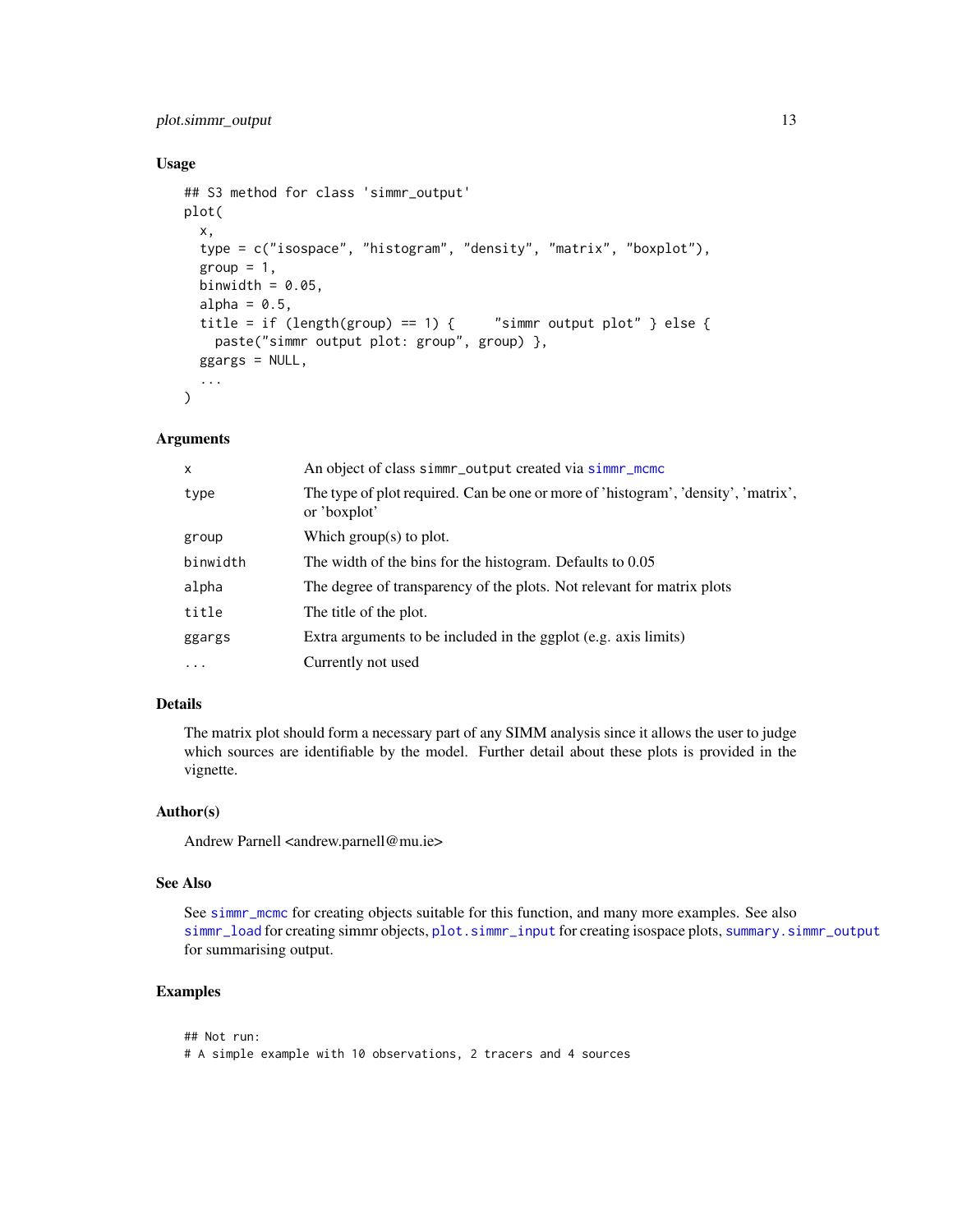```
# The data
data(geese_data)
# Load into simmr
simr_1 < - with(
  geese_data_day1,
  simmr_load(
   mixtures = mixtures,
   source_names = source_names,
   source_means = source_means,
   source_sds = source_sds,
    correction_means = correction_means,
    correction_sds = correction_sds,
    concentration_means = concentration_means
  )
)
# Plot
plot(simmr_1)
# MCMC run
simmr_1_out <- simmr_mcmc(simmr_1)
# Plot
plot(simmr_1_out) # Creates all 4 plots
plot(simmr_1_out, type = "boxplot")
plot(simmr_1_out, type = "histogram")
plot(simmr_1_out, type = "density")
plot(simmr_1_out, type = "matrix")
## End(Not run)
```
<span id="page-13-1"></span>posterior\_predictive *Plot the posterior predictive distribution for a simmr run*

#### Description

This function takes the output from [simmr\\_mcmc](#page-24-1) and plots the posterior predictive distribution to enable visualisation of model fit. The simulated posterior predicted values are returned as part of the object and can be saved for external use

#### Usage

```
posterior_predictive(simmr_out, group = 1, prob = 0.5, plot_ppc = TRUE)
```
#### Arguments

| simmr out | A run of the simmr model from simmr mome                                   |
|-----------|----------------------------------------------------------------------------|
| group     | Which group to run it for (currently only numeric rather than group names) |

<span id="page-13-0"></span>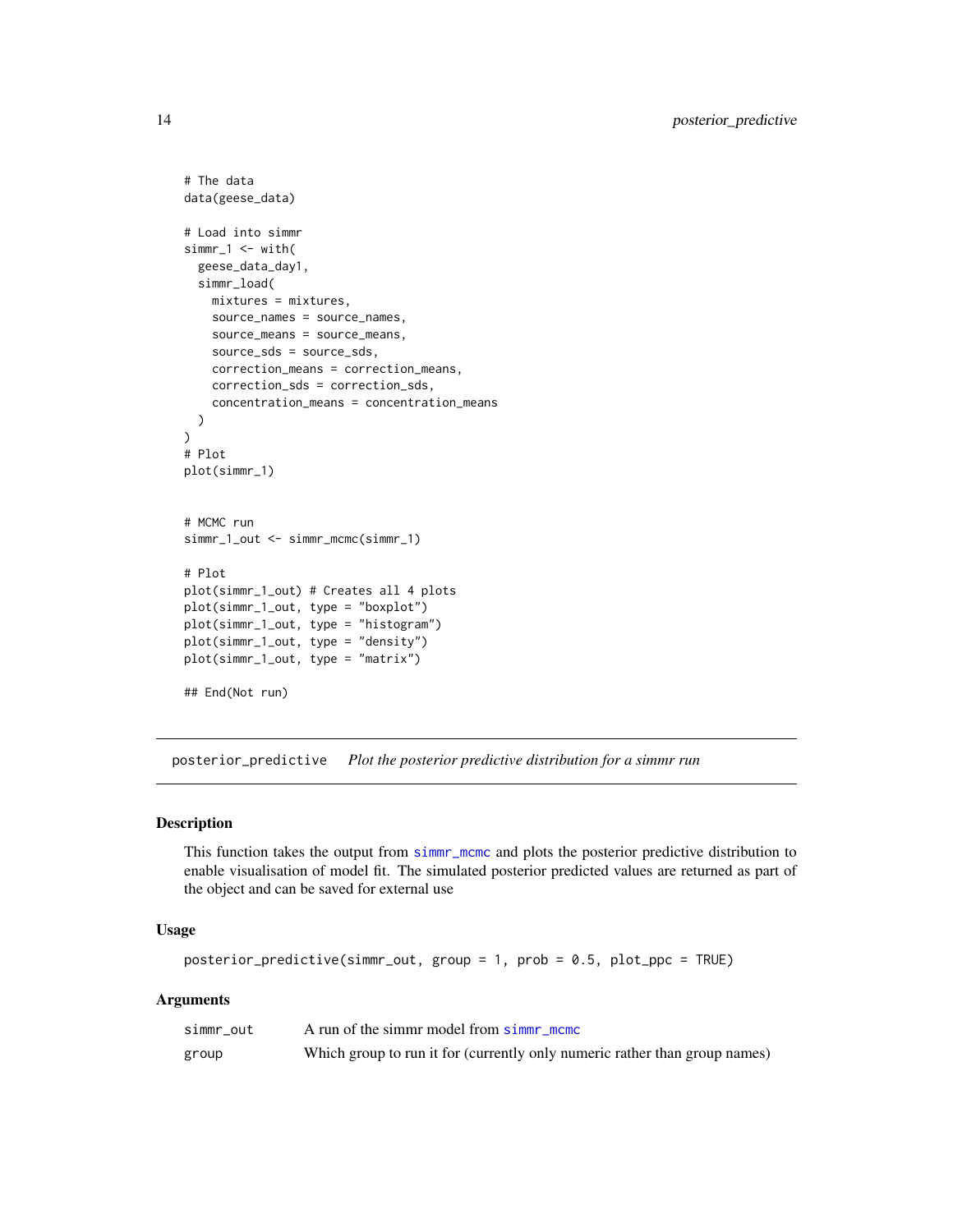#### <span id="page-14-0"></span>print.simmr\_input 15

| prob     | The probability interval for the posterior predictives. The default is 0.5 (i.e. |
|----------|----------------------------------------------------------------------------------|
|          | 50 pc intervals)                                                                 |
| plot_ppc | Whether to create a bayesplot of the posterior predictive or not.                |

#### Examples

```
## Not run:
data(geese_data_day1)
simm-1 <- with(
  geese_data_day1,
  simmr_load(
   mixtures = mixtures,
   source_names = source_names,
   source_means = source_means,
   source_sds = source_sds,
   correction_means = correction_means,
   correction_sds = correction_sds,
    concentration_means = concentration_means
 )
\mathcal{L}# Plot
plot(simmr_1)
# Print
simmr_1
# MCMC run
simmr_1_out <- simmr_mcmc(simmr_1)
# Prior predictive
post_pred <- posterior_predictive(simmr_1_out)
## End(Not run)
```
print.simmr\_input *Print simmr input object*

#### Description

Print simmr input object

#### Usage

## S3 method for class 'simmr\_input'  $print(x, \ldots)$ 

#### Arguments

|   | An object of class simmr_input  |
|---|---------------------------------|
| . | Other arguments (not supported) |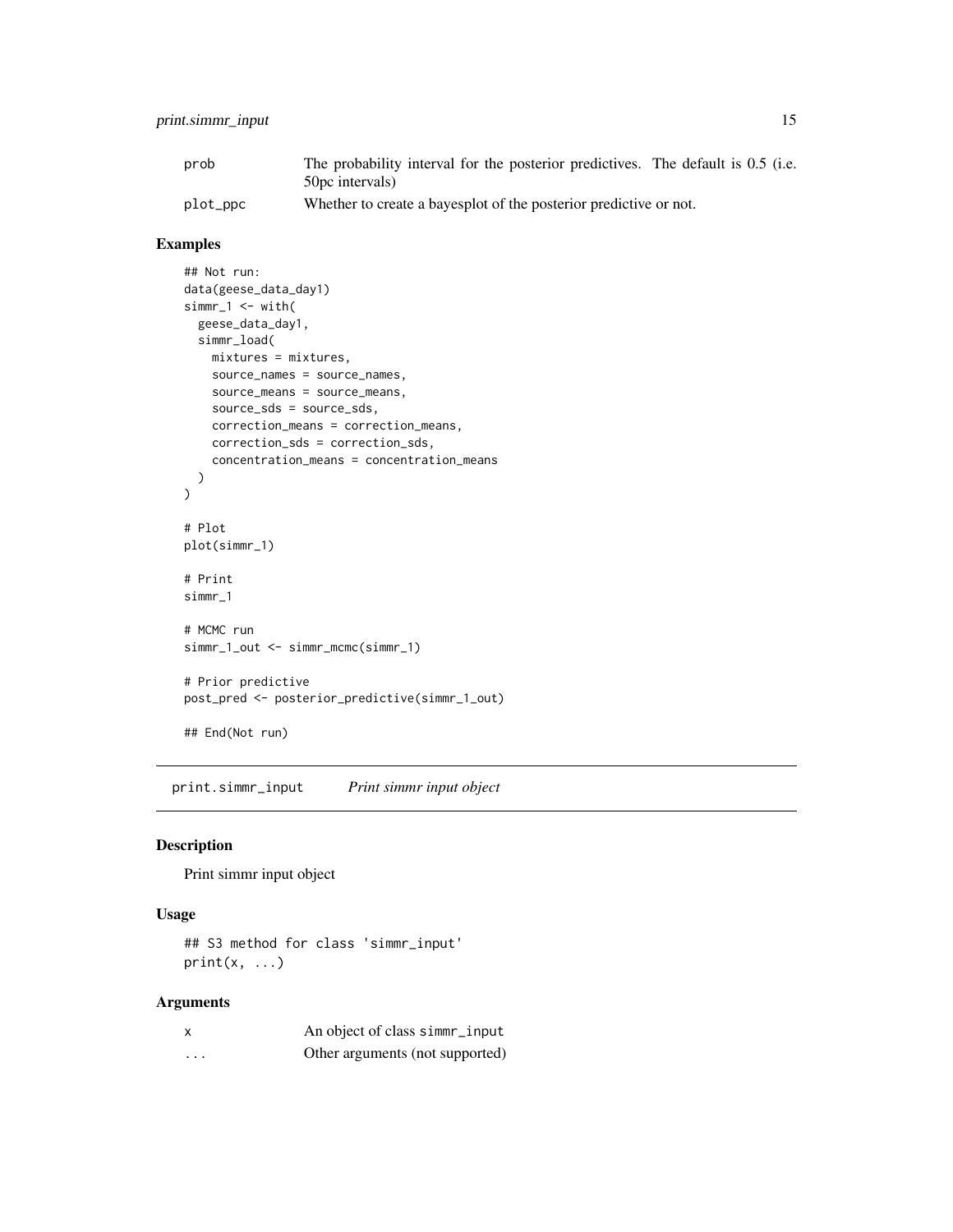<span id="page-15-0"></span>A neat presentation of your simmr object.

print.simmr\_output *Print a simmr output object*

#### Description

Print a simmr output object

#### Usage

## S3 method for class 'simmr\_output'  $print(x, \ldots)$ 

#### Arguments

|          | An object of class simmr_output |
|----------|---------------------------------|
| $\cdots$ | Other arguments (not supported) |

#### Value

Returns a neat summary of the object

#### See Also

[simmr\\_mcmc](#page-24-1) for creating simmr\_output objects

prior\_viz *Plot the prior distribution for a simmr run*

#### Description

This function takes the output from [simmr\\_mcmc](#page-24-1) and plots the prior distribution to enable visual inspection. This can be used by itself or as part of [posterior\\_predictive](#page-13-1) to visually evaluate the influence of the prior on the posterior distribution.

#### Usage

```
prior_viz(
  simmr_out,
  group = 1,
  plot = TRUE,
  include_posterior = TRUE,
  n_sims = 10000,
  ggargs = NULL
\mathcal{E}
```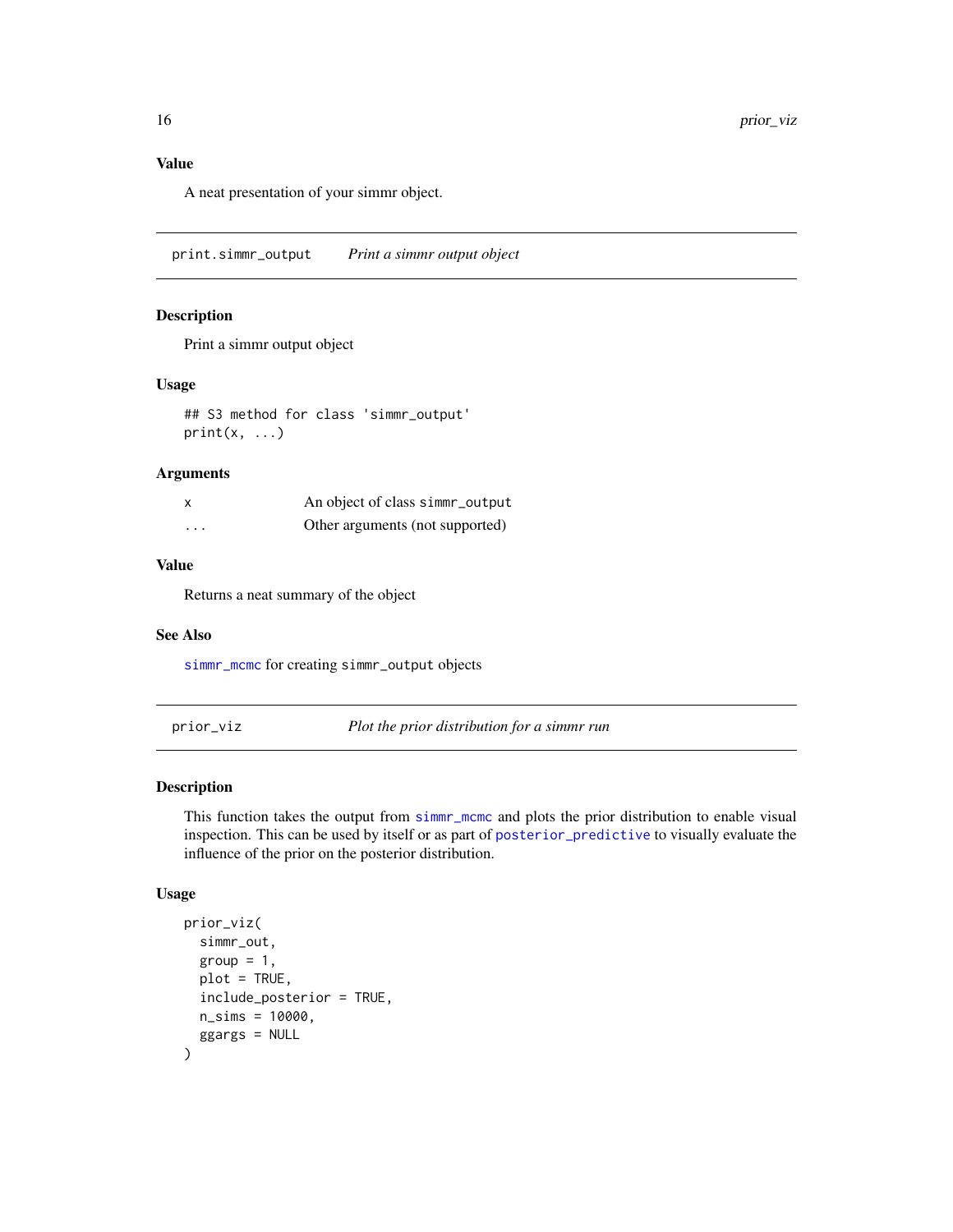#### prior\_viz the contract of the contract of the contract of the contract of the contract of the contract of the contract of the contract of the contract of the contract of the contract of the contract of the contract of the

#### Arguments

| simmr_out         | A run of the simmr model from simmr_mcmc                                                                               |
|-------------------|------------------------------------------------------------------------------------------------------------------------|
| group             | Which group to run it for (currently only numeric rather than group names)                                             |
| plot              | Whether to create a density plot of the prior or not. The simulated prior values<br>are returned as part of the object |
| include_posterior |                                                                                                                        |
|                   | Whether to include the posterior distribution on top of the priors. Defaults to<br><b>TRUE</b>                         |
| $n$ _sims         | The number of simulations from the prior distribution                                                                  |
| ggargs            | Extra arguments to be included in the ggplot (e.g. axis limits)                                                        |

```
## Not run:
data(geese_data_day1)
simm-1 <- with(
  geese_data_day1,
  simmr_load(
   mixtures = mixtures,
   source_names = source_names,
   source_means = source_means,
   source_sds = source_sds,
   correction_means = correction_means,
   correction_sds = correction_sds,
    concentration_means = concentration_means
 )
\mathcal{L}# Plot
plot(simmr_1)
# Print
simmr_1
# MCMC run
simmr_1_out <- simmr_mcmc(simmr_1)
# Prior predictive
prior <- prior_viz(simmr_1_out)
head(prior)
summary(prior)
## End(Not run)
```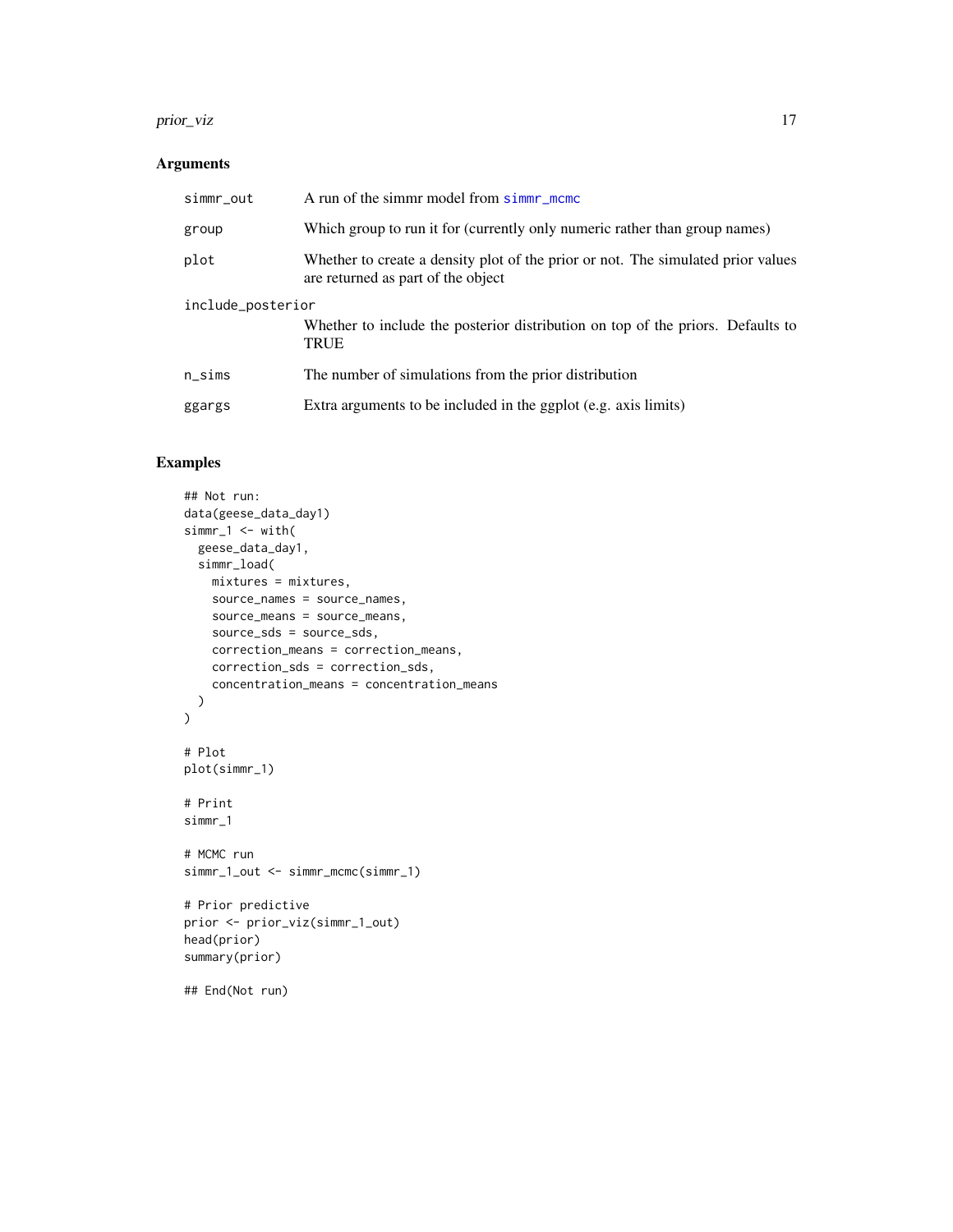<span id="page-17-0"></span>simmr *simmr: A package for fitting stable isotope mixing models via JAGS in R*

#### Description

This package runs a simple Stable Isotope Mixing Model (SIMM) and is meant as a longer term replacement to the previous function SIAR.. These are used to infer dietary proportions of organisms consuming various food sources from observations on the stable isotope values taken from the organisms' tissue samples. However SIMMs can also be used in other scenarios, such as in sediment mixing or the composition of fatty acids. The main functions are [simmr\\_load](#page-21-1) and [simmr\\_mcmc](#page-24-1). The help files contain examples of the use of this package. See also the vignette for a longer walkthrough.

#### Details

An even longer term replacement for properly running SIMMs is MixSIAR, which allows for more detailed random effects and the inclusion of covariates.

#### Author(s)

Andrew Parnell <andrew.parnell@mu.ie>

#### References

Andrew C. Parnell, Donald L. Phillips, Stuart Bearhop, Brice X. Semmens, Eric J. Ward, Jonathan W. Moore, Andrew L. Jackson, Jonathan Grey, David J. Kelly, and Richard Inger. Bayesian stable isotope mixing models. Environmetrics, 24(6):387–399, 2013.

Andrew C Parnell, Richard Inger, Stuart Bearhop, and Andrew L Jackson. Source partitioning using stable isotopes: coping with too much variation. PLoS ONE, 5(3):5, 2010.

```
## Not run:
# A first example with 2 tracers (isotopes), 10 observations, and 4 food sources
data(geese_data_day1)
simmr_in <- with(
 geese_data_day1,
 simmr_load(
   mixtures = mixtures,
    source_names = source_names,
    source_means = source_means,
    source_sds = source_sds,
    correction_means = correction_means,
    correction_sds = correction_sds,
    concentration_means = concentration_means
 )
)
```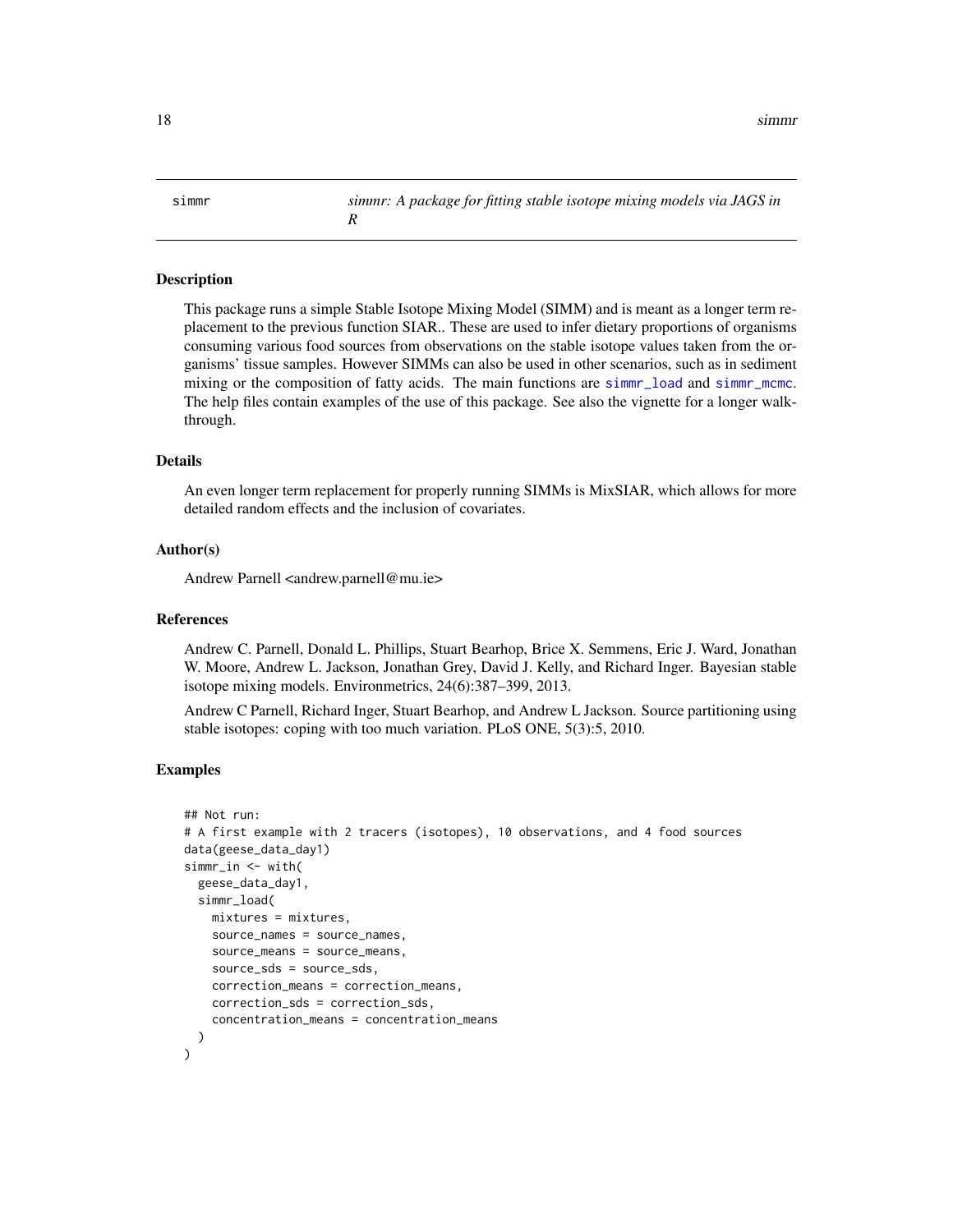```
# Plot
plot(simmr_in)
# MCMC run
simmr_out <- simmr_mcmc(simmr_in)
# Check convergence - values should all be close to 1
summary(simmr_out, type = "diagnostics")
# Look at output
summary(simmr_out, type = "statistics")
# Look at influence of priors
prior_viz(simmr_out)
# Plot output
plot(simmr_out, type = "histogram")
## End(Not run)
```
simmr\_data\_1 *A simple fake stable isotope mixing data set*

#### Description

A simple fake data set with 10 observations on 2 isotopes, with 4 sources, and with corrections/trophic enrichment factors (TEFs or TDFs), and concentration dependence means

#### Usage

simmr\_data\_1

#### Format

A list with the following elements

mixtures A two column matrix containing delta 13C and delta 15N values respectively

source\_names A character vector of the food source names

tracer\_names A character vector of the tracer names  $(d13C and d15N)$ 

source\_means A matrix of source mean values for the tracers in the same order as mixtures above source\_sds A matrix of source sd values for the tracers in the same order as mixtures above

correction means A matrix of TEFs mean values for the tracers in the same order as mixtures

above

- correction sds A matrix of TEFs sd values for the tracers in the same order as mixtures above
- concentration\_means A matrix of concentration dependence mean values for the tracers in the same order as mixtures above ...

@seealso [simmr\\_mcmc](#page-24-1) for an example where it is used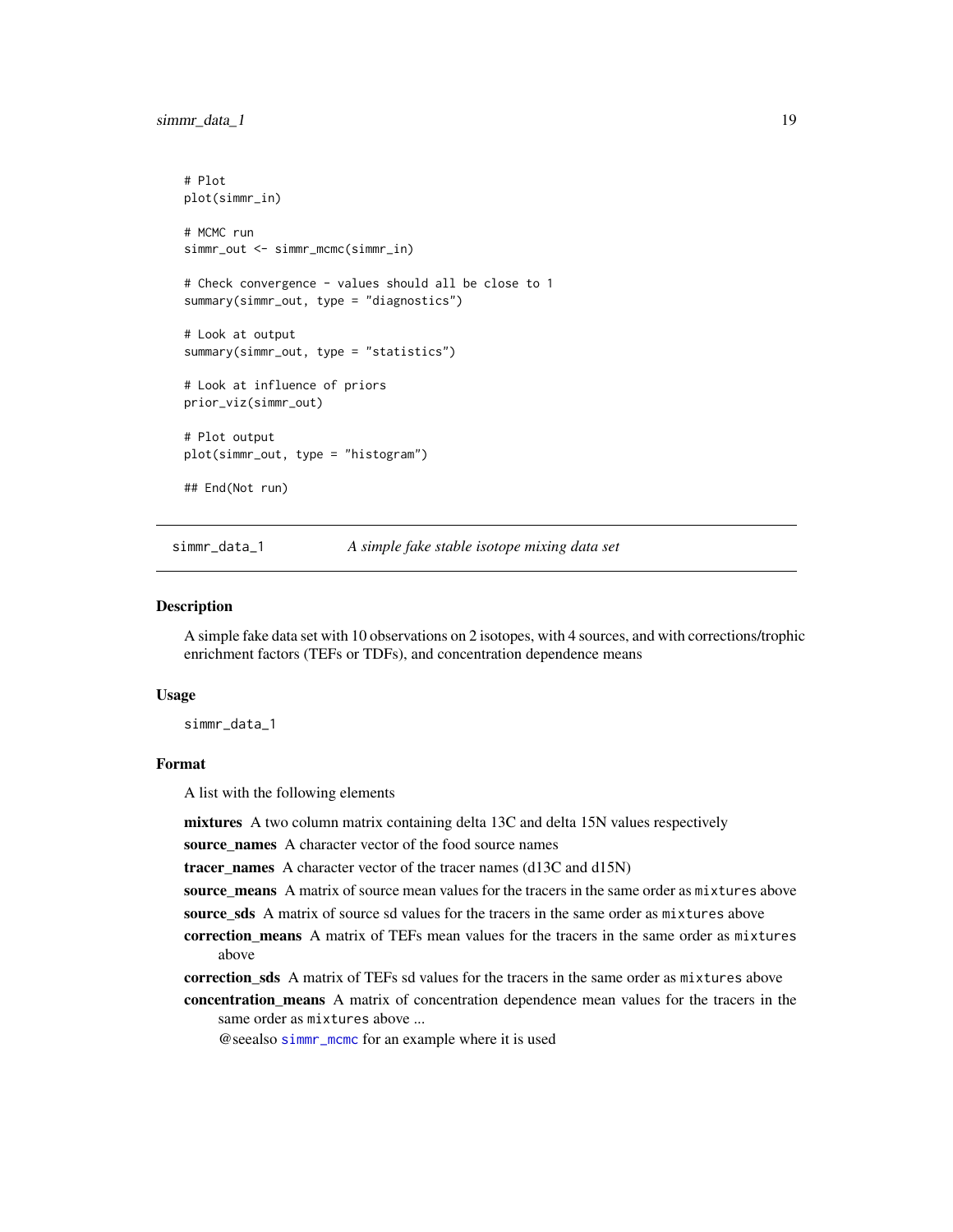<span id="page-19-0"></span>

#### Description

A fake data set with 30 observations on 3 isotopes, with 4 sources, and with corrections/trophic enrichment factors (TEFs or TDFs), and concentration dependence means

#### Usage

simmr\_data\_2

#### Format

A list with the following elements

mixtures A three column matrix containing delta 13C, delta 15N, and delta 34S values respectively

source\_names A character vector of the food source names

tracer\_names A character vector of the tracer names (d13C, d15N, d34S)

source means A matrix of source mean values for the tracers in the same order as mixtures above

source sds A matrix of source sd values for the tracers in the same order as mixtures above

- correction\_means A matrix of TEFs mean values for the tracers in the same order as mixtures above
- correction\_sds A matrix of TEFs sd values for the tracers in the same order as mixtures above
- concentration\_means A matrix of concentration dependence mean values for the tracers in the same order as mixtures above ...

@seealso [simmr\\_mcmc](#page-24-1) for an example where it is used

<span id="page-19-1"></span>simmr\_elicit *Function to allow informative prior distribution to be included in simmr*

#### Description

The main [simmr\\_mcmc](#page-24-1) function allows for a prior distribution to be set for the dietary proportions. The prior distribution is specified by transforming the dietary proportions using the centralised log ratio (CLR). The [simmr\\_elicit](#page-19-1) and [simmr\\_elicit](#page-19-1) functions allows the user to specify prior means and standard deviations for each of the dietary proportions, and then finds CLR-transformed values suitable for input into [simmr\\_mcmc](#page-24-1).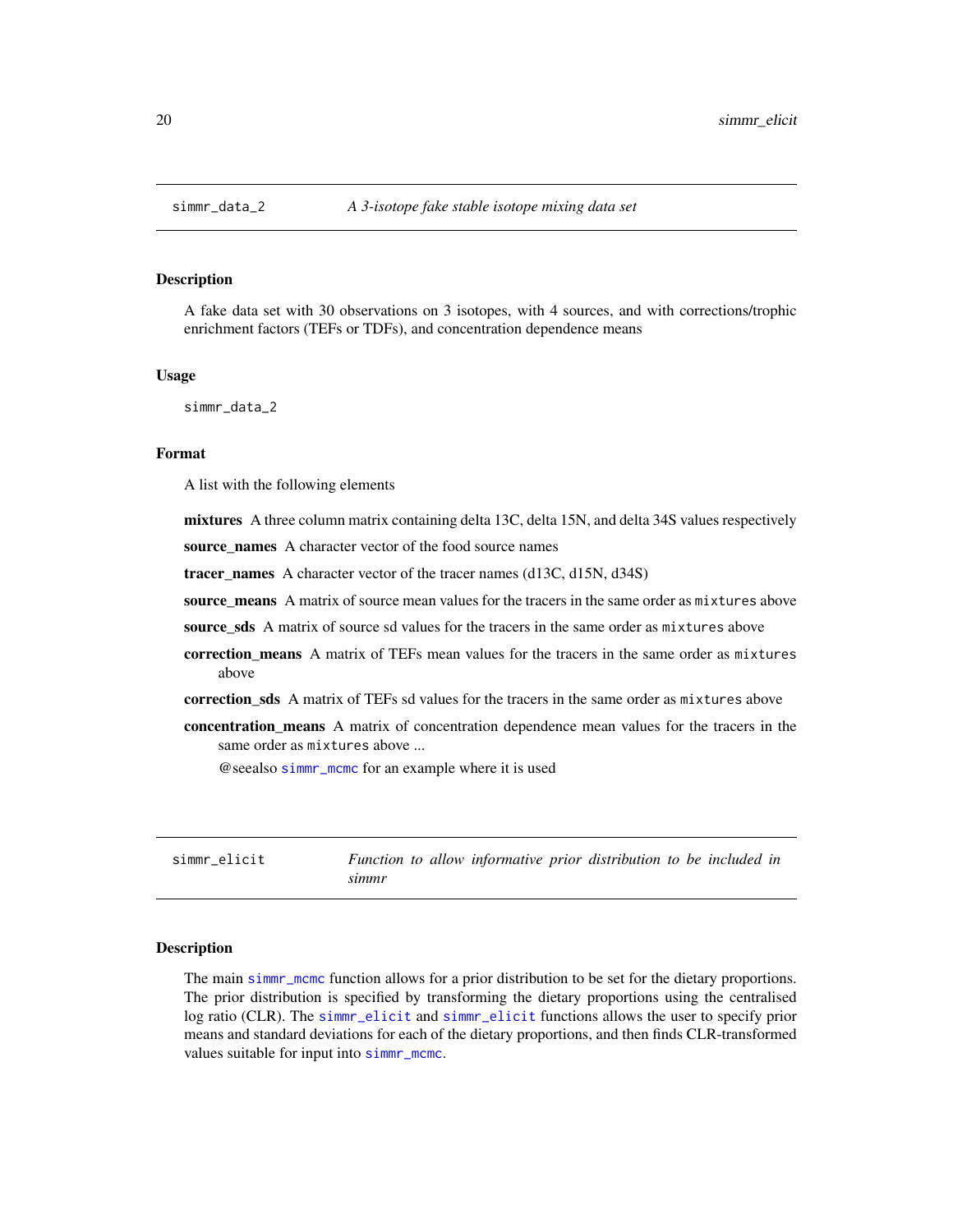#### <span id="page-20-0"></span>simmr\_elicit 21

#### Usage

```
simmr_elicit(
  n_sources,
  proportion_means = rep(1/n_sources, n_sources),
  proportion_sds = rep(0.1, n\_sources),
  n_sims = 1000
\lambda
```
#### Arguments

| n_sources        | The number of sources required                                                                                                                         |
|------------------|--------------------------------------------------------------------------------------------------------------------------------------------------------|
| proportion_means |                                                                                                                                                        |
|                  | The desired prior proportion means. These should sum to 1. Should be a vector<br>of length n_sources                                                   |
|                  | proportion_sds The desired prior proportions standard deviations. These have no restricted sum<br>but should be reasonable estimates for a proportion. |
| $n$ _sims        | The number of simulations for which to run the optimisation routine.                                                                                   |

#### Details

The function takes the desired proportion means and standard deviations, and fits an optimised least squares to the means and standard deviations in turn to produced CLR-transformed estimates for use in [simmr\\_mcmc](#page-24-1). Using prior information in SIMMs is highly desirable given the restricted nature of the inference. The prior information might come from previous studies, other experiments, or other observations of e.g. animal behaviour.

Due to the nature of the restricted space over which the dietary proportions can span, and the fact that this function uses numerical optimisation, the procedure will not match the target dietary proportion means and standard deviations exactly. If this problem is severe, try increasing the n\_sims value.

#### Value

A list object with two components

| mean | The best estimates of the mean to use in control, prior in simm mcmc                 |
|------|--------------------------------------------------------------------------------------|
| sd   | The best estimates of the standard deviations to use in control, prior in simm memor |

#### Author(s)

Andrew Parnell <andrew.parnell@mu.ie>

```
## Not run:
# Data set: 10 observations, 2 tracers, 4 sources
data(geese_data_day1)
simr_1 < - with(
 geese_data_day1,
```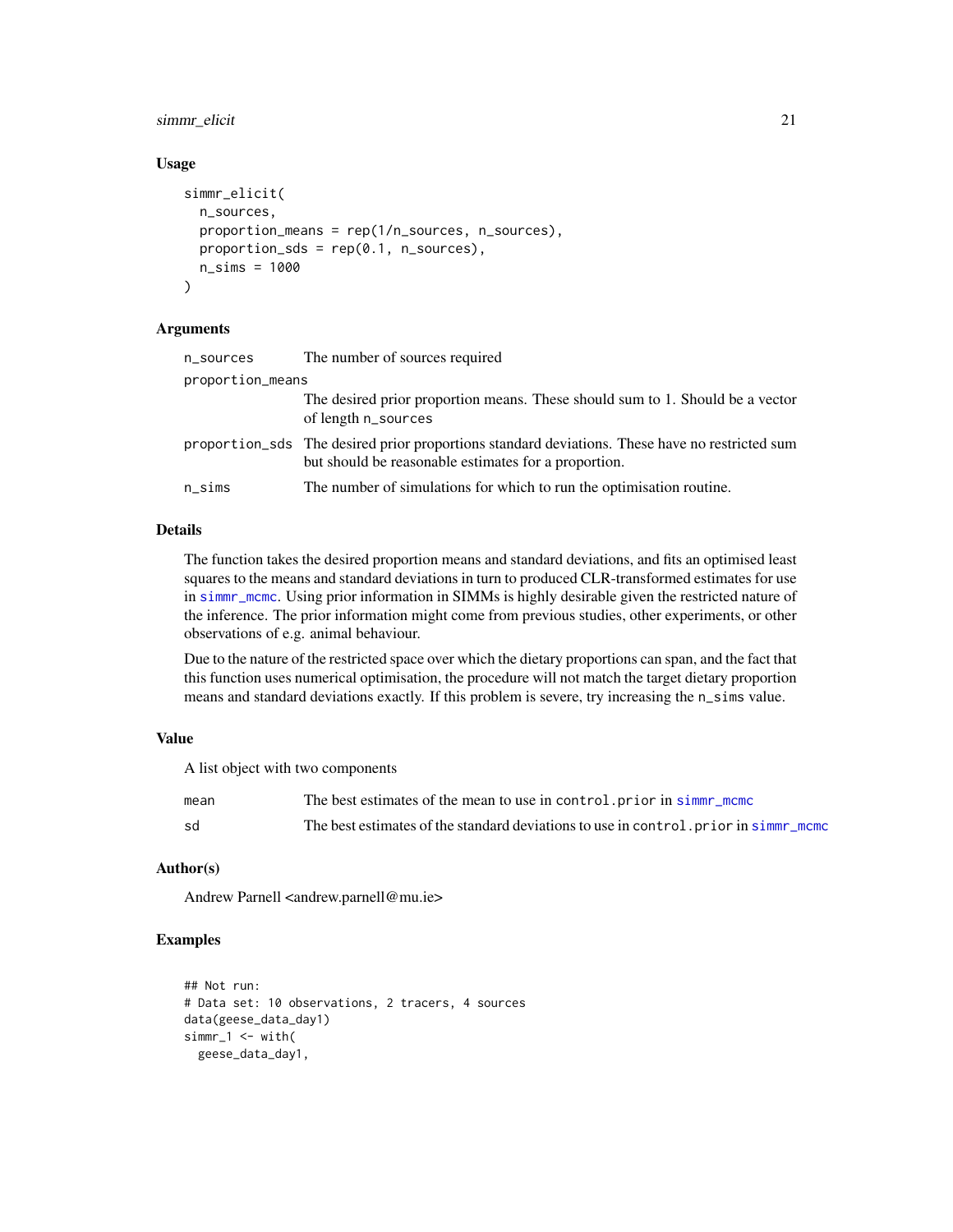```
simmr_load(
   mixtures = mixtures,
    source_names = source_names,
    source_means = source_means,
    source_sds = source_sds,
   correction_means = correction_means,
    correction_sds = correction_sds,
    concentration_means = concentration_means
  )
\mathcal{L}# MCMC run
simmr_1_out <- simmr_mcmc(simmr_1)
# Look at the prior influence
prior_viz(simmr_1_out)
# Summary
summary(simmr_1_out, "quantiles")
# A bit vague:
# 2.5% 25% 50% 75% 97.5%
# Source A 0.029 0.115 0.203 0.312 0.498
# Source B 0.146 0.232 0.284 0.338 0.453
# Source C 0.216 0.255 0.275 0.296 0.342
# Source D 0.032 0.123 0.205 0.299 0.465
# Now suppose I had prior information that:
# proportion means = 0.5,0.2,0.2,0.1
# proportion sds = 0.08,0.02,0.01,0.02
prior <- simmr_elicit(4, c(0.5, 0.2, 0.2, 0.1), c(0.08, 0.02, 0.01, 0.02))
simmr_1a_out <- simmr_mcmc(simmr_1, prior_control = list(means = prior$mean, sd = prior$sd))
#' # Look at the prior influence now
prior_viz(simmr_1a_out)
summary(simmr_1a_out, "quantiles")
# Much more precise:
# 2.5% 25% 50% 75% 97.5%
# Source A 0.441 0.494 0.523 0.553 0.610
# Source B 0.144 0.173 0.188 0.204 0.236
# Source C 0.160 0.183 0.196 0.207 0.228
# Source D 0.060 0.079 0.091 0.105 0.135
## End(Not run)
```
<span id="page-21-1"></span>simmr\_load *Function to load in simmr data and check for errors*

<span id="page-21-0"></span>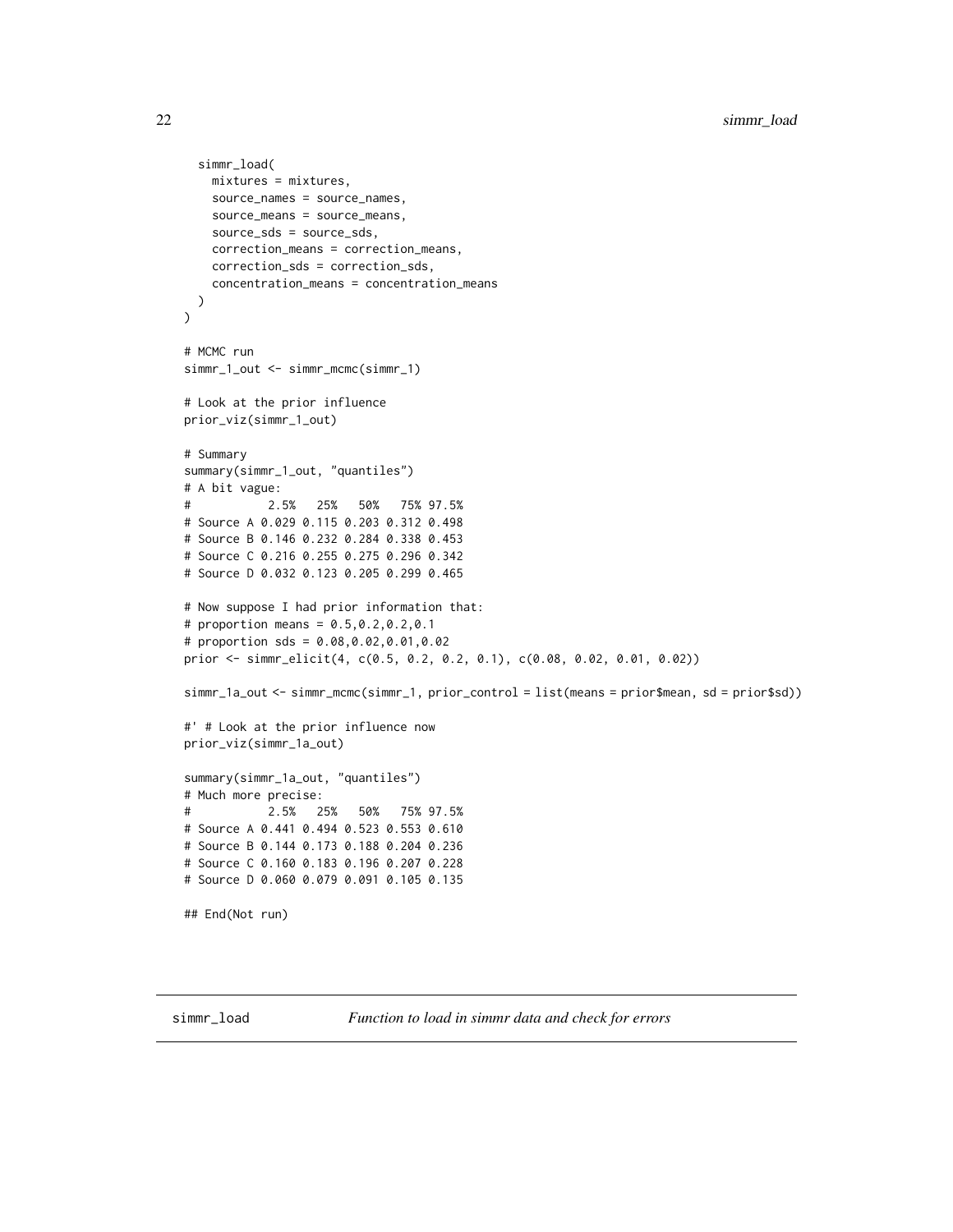#### simmr\_load 23

#### Description

This function takes in the mixture data, food source means and standard deviations, and (optionally) correction factor means and standard deviations, and concentration proportions. It performs some (non-exhaustive) checking of the data to make sure it will run through simmr. It outputs an object of class simmr\_input.

#### Usage

```
simmr_load(
 mixtures,
  source_names,
  source_means,
  source_sds,
  correction_means = NULL,
  correction_sds = NULL,
 concentration_means = NULL,
  group = NULL
)
```
#### Arguments

| mixtures            | The mixture data given as a matrix where the number of rows is the number<br>of observations and the number of columns is the number of tracers (usually<br>isotopes)                                                                         |
|---------------------|-----------------------------------------------------------------------------------------------------------------------------------------------------------------------------------------------------------------------------------------------|
| source_names        | The names of the sources given as a character string                                                                                                                                                                                          |
| source_means        | The means of the source values, given as a matrix where the number of rows is<br>the number of sources and the number of columns is the number of tracers                                                                                     |
| source_sds          | The standard deviations of the source values, given as a matrix where the number<br>of rows is the number of sources and the number of columns is the number of<br>tracers                                                                    |
| correction_means    |                                                                                                                                                                                                                                               |
|                     | The means of the correction values, given as a matrix where the number of rows<br>is the number of sources and the number of columns is the number of tracers. If<br>not provided these are set to 0.                                         |
|                     | correction_sds The standard deviations of the correction values, given as a matrix where the<br>number of rows is the number of sources and the number of columns is the<br>number of tracers. If not provided these are set to 0.            |
| concentration_means |                                                                                                                                                                                                                                               |
|                     | The means of the concentration values, given as a matrix where the number<br>of rows is the number of sources and the number of columns is the number of<br>tracers. These should be between 0 and 1. If not provided these are all set to 1. |
| group               | A grouping variable. These can be a character or factor variable                                                                                                                                                                              |

#### Details

For standard stable isotope mixture modelling, the mixture matrix will contain a row for each individual and a column for each isotopic value. simmr will allow for any number of isotopes and any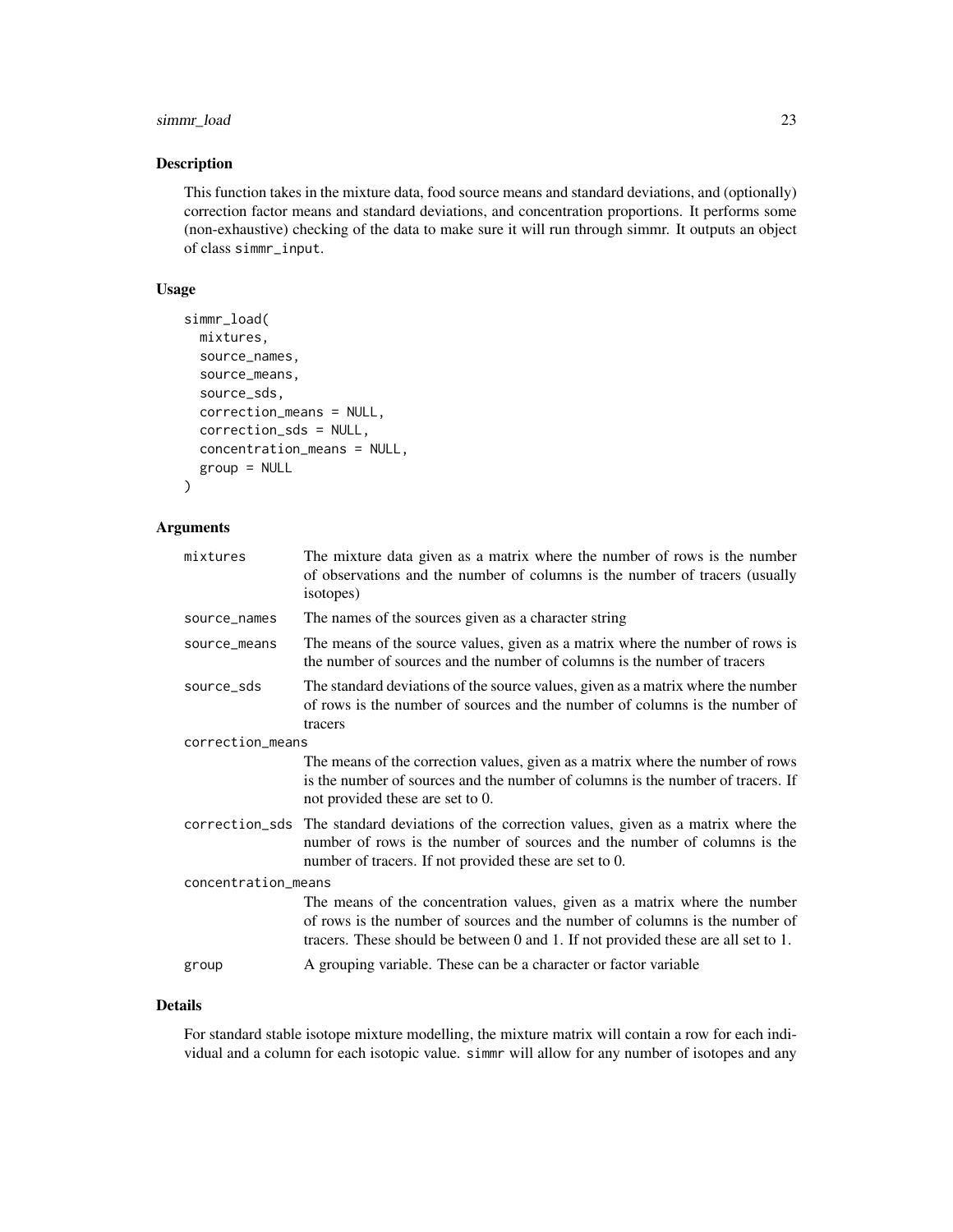<span id="page-23-0"></span>number of observations, within computational limits. The source means/sds should be provided for each food source on each isotope. The correction means (usually trophic enrichment factors) can be set as zero if required, and should be of the same shape as the source values. The concentration dependence means should be estimated values of the proportion of each element in the food source in question and should be given in proportion format between 0 and 1. At present there is no means to include concentration standard deviations.

#### Value

An object of class simmr\_input with the following elements:

| mixtures                        | The mixture data               |
|---------------------------------|--------------------------------|
| source_neams                    | Source means                   |
| sources_sds<br>correction_means | Source standard deviations     |
|                                 | Correction means               |
| correction_sds                  |                                |
|                                 | Correction standard deviations |
| concentration_means             |                                |
|                                 | Concentration dependence means |
| $n_{obs}$                       | The number of observations     |
| n_tracers                       | The number of tracers/isotopes |
| n_sources                       | The number of sources          |
| n_groups                        | The number of groups           |

#### Author(s)

Andrew Parnell <andrew.parnell@mu.ie>

#### See Also

See [simmr\\_mcmc](#page-24-1) for complete examples.

```
# A simple example with 10 observations, 2 tracers and 4 sources
#' data(geese_data_day1)
simr_1 < - with(
  geese_data_day1,
  simmr_load(
   mixtures = mixtures,
   source_names = source_names,
    source_means = source_means,
    source_sds = source_sds,
    correction_means = correction_means,
   correction_sds = correction_sds,
    concentration_means = concentration_means
  )
```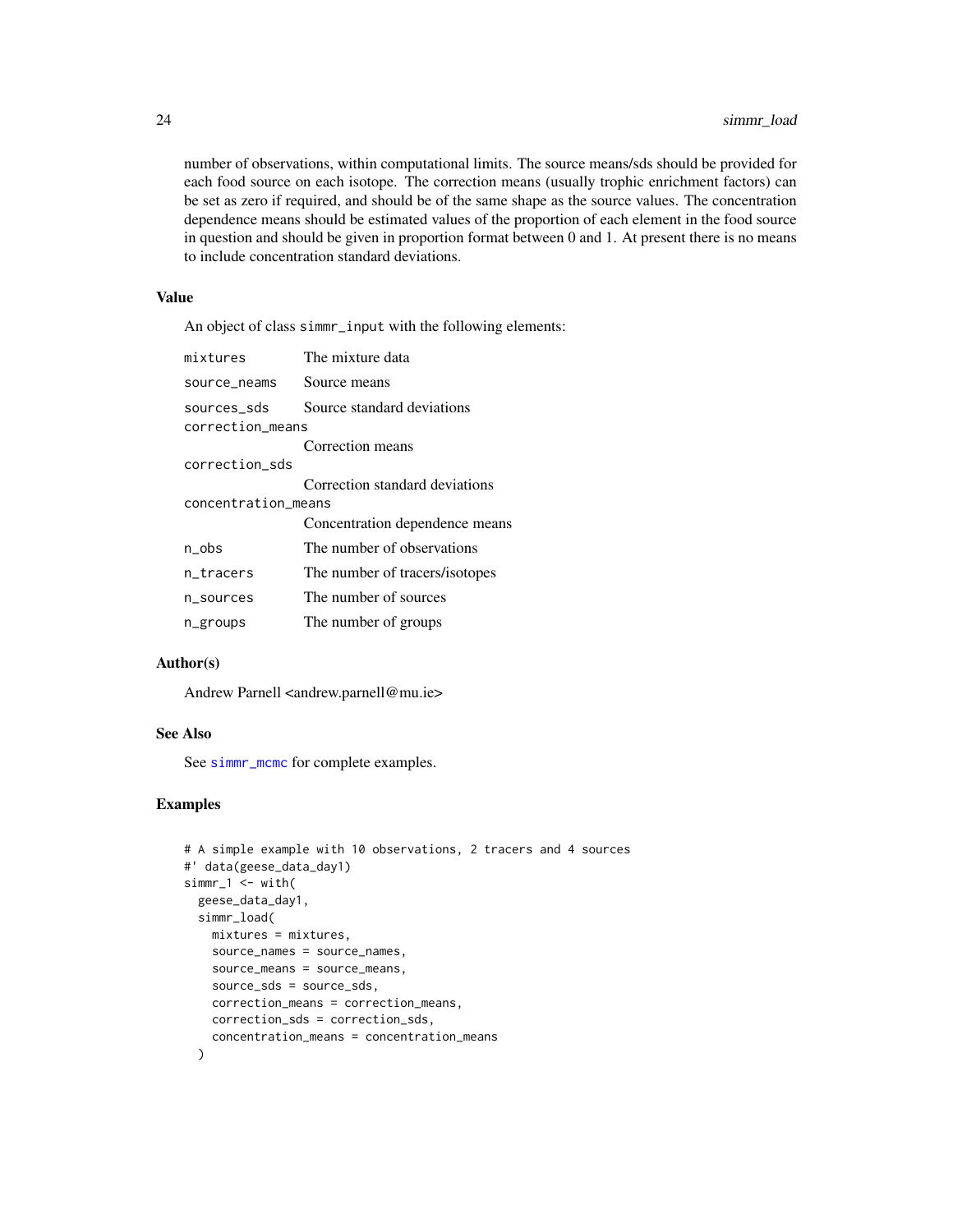#### <span id="page-24-0"></span>simmr\_mcmc 25

 $\mathcal{L}$ 

```
print(simmr_1)
```
<span id="page-24-1"></span>simmr\_mcmc *Run a* simmr\_input *object through the main simmr Markov chain Monte Carlo (MCMC) function*

#### Description

This is the main function of simmr. It takes a simmr\_input object created via [simmr\\_load](#page-21-1), runs an MCMC to determine the dietary proportions, and then outputs a simmr\_output object for further analysis and plotting via [summary.simmr\\_output](#page-33-1) and [plot.simmr\\_output](#page-11-1).

#### Usage

```
simmr_mcmc(
 simmr_in,
 prior_control = list(means = rep(0, simmr_in$n_sources), sd = rep(1,simmr_in$n_sources)),
 mcmc_control = list(iter = 10000, burn = 1000, thin = 10, n.chain = 4)
)
```
#### Arguments

| simmr_in      | An object created via the function simme-load                                                                                                                                                                                                                                                                                                              |
|---------------|------------------------------------------------------------------------------------------------------------------------------------------------------------------------------------------------------------------------------------------------------------------------------------------------------------------------------------------------------------|
| prior_control | A list of values including arguments named means and sd which represent the<br>prior means and standard deviations of the dietary proportions in centralised log-<br>ratio space. These can usually be left at their default values unless you wish to<br>include to include prior information, in which case you should use the function<br>simmr_elicit. |
| mcmc_control  | A list of values including arguments named iter (number of iterations), burn<br>(size of burn-in), thin (amount of thinning), and n. chain (number of MCMC)<br>chains).                                                                                                                                                                                    |

#### Details

If, after running [simmr\\_mcmc](#page-24-1) the convergence diagnostics in [summary.simmr\\_output](#page-33-1) are not satisfactory, the values of iter, burn and thin in mcmc\_control should be increased by a factor of 10.

#### Value

An object of class simmr\_output with two named top-level components:

| input  | The simme-input object given to the simme-mome function                   |
|--------|---------------------------------------------------------------------------|
| output | A set of MCMC chains of class mome. List from the coda package. These can |
|        | be analysed using the summary.simmr_output and plot.simmr_output func-    |
|        | tions.                                                                    |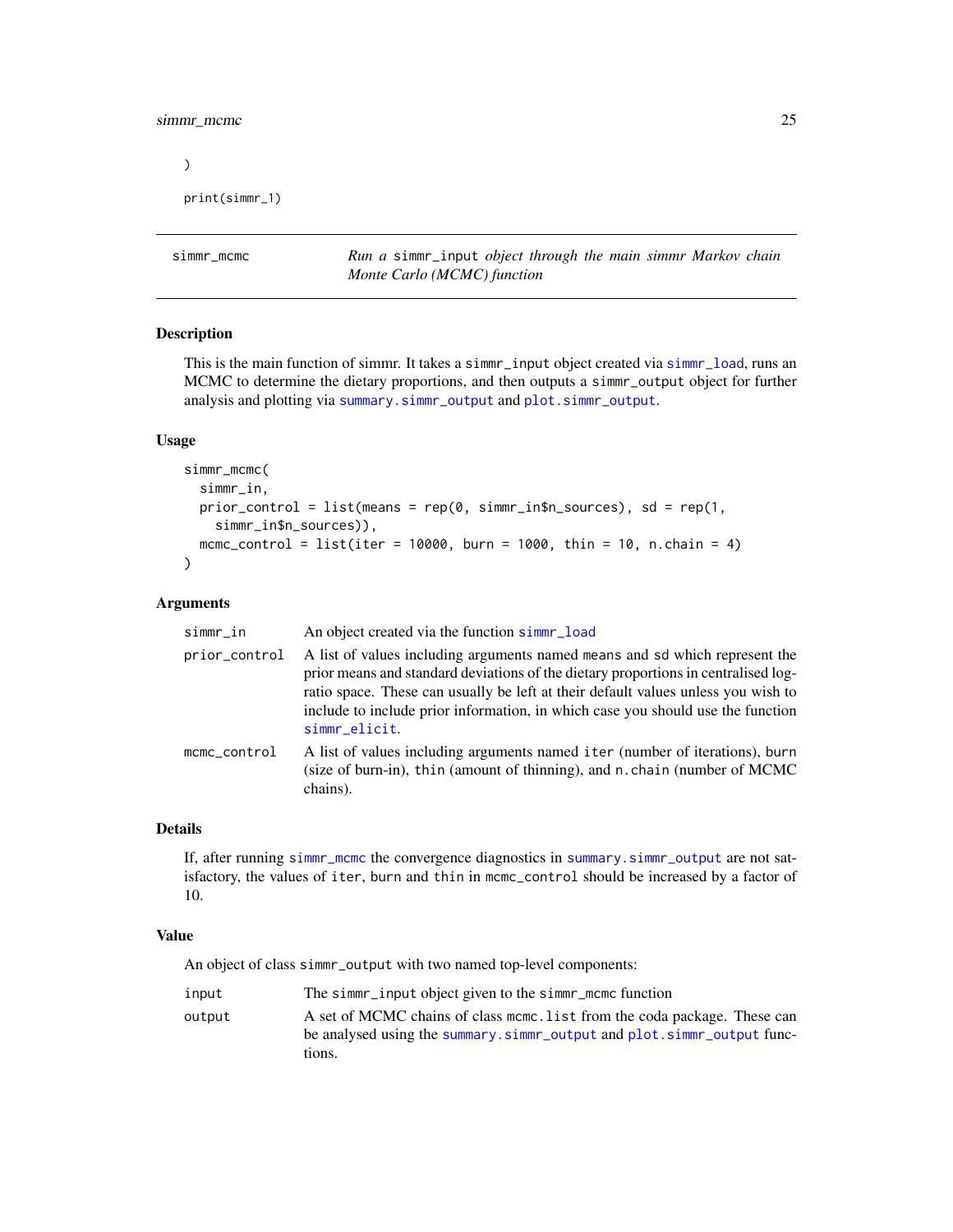#### <span id="page-25-0"></span>Author(s)

Andrew Parnell <andrew.parnell@mu.ie>

#### References

Andrew C. Parnell, Donald L. Phillips, Stuart Bearhop, Brice X. Semmens, Eric J. Ward, Jonathan W. Moore, Andrew L. Jackson, Jonathan Grey, David J. Kelly, and Richard Inger. Bayesian stable isotope mixing models. Environmetrics, 24(6):387–399, 2013.

Andrew C Parnell, Richard Inger, Stuart Bearhop, and Andrew L Jackson. Source partitioning using stable isotopes: coping with too much variation. PLoS ONE, 5(3):5, 2010.

#### See Also

[simmr\\_load](#page-21-1) for creating objects suitable for this function, [plot.simmr\\_input](#page-9-1) for creating isospace plots, [summary.simmr\\_output](#page-33-1) for summarising output, and [plot.simmr\\_output](#page-11-1) for plotting output.

```
## Not run:
## See the package vignette for a detailed run through of these 4 examples
# Data set 1: 10 obs on 2 isos, 4 sources, with tefs and concdep
data(geese_data_day1)
simr_1 < - with(
 geese_data_day1,
  simmr_load(
   mixtures = mixtures,
   source_names = source_names,
   source_means = source_means,
    source_sds = source_sds,
   correction_means = correction_means,
    correction_sds = correction_sds,
    concentration_means = concentration_means
  )
)
# Plot
plot(simmr_1)
# Print
simmr_1
# MCMC run
simmr_1_out <- simmr_mcmc(simmr_1)
# Print it
print(simmr_1_out)
# Summary
summary(simmr_1_out, type = "diagnostics")
```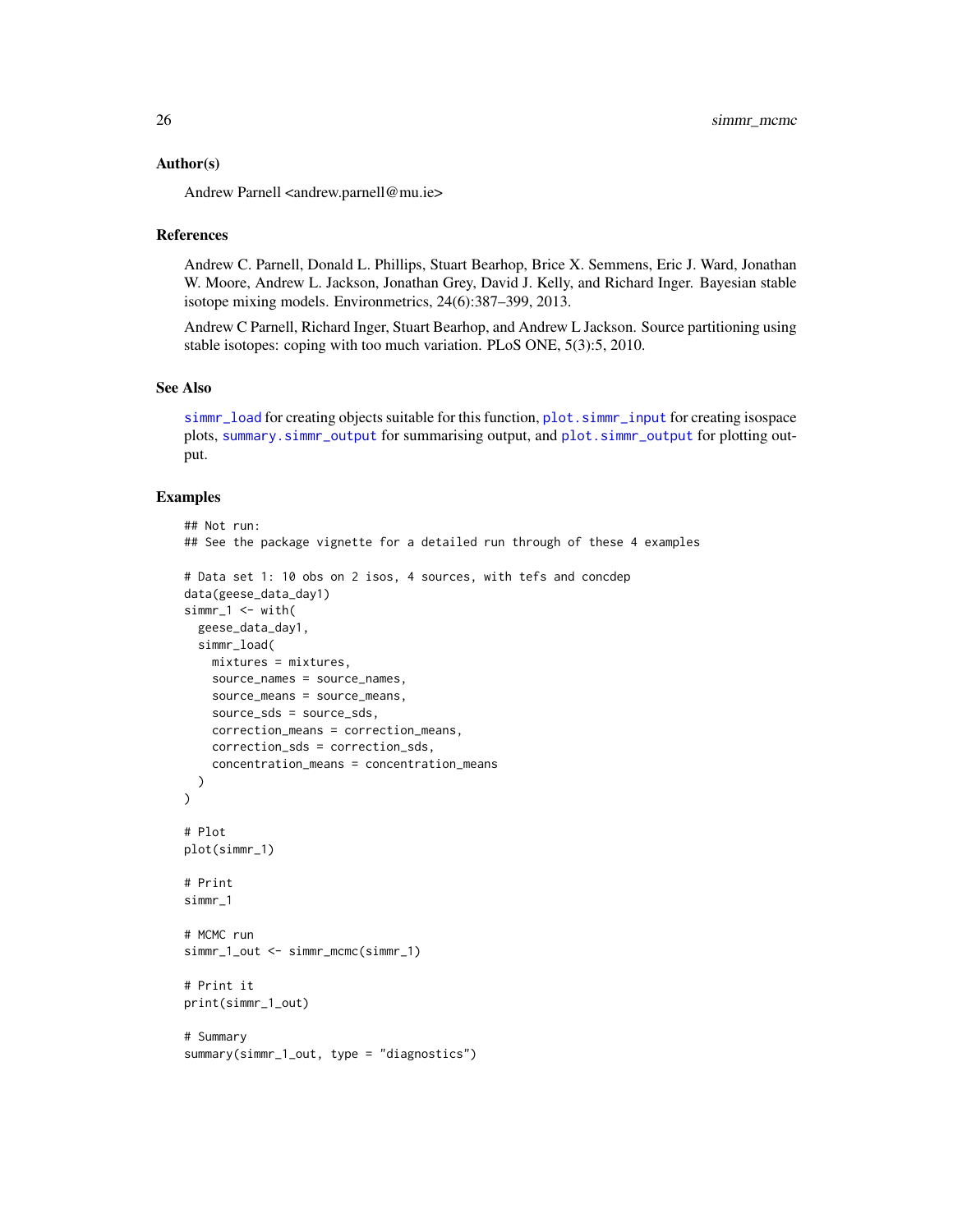#### simmr\_mcmc 27

```
summary(simmr_1_out, type = "correlations")
summary(simmr_1_out, type = "statistics")
ans <- summary(simmr_1_out, type = c("quantiles", "statistics"))
# Plot
plot(simmr_1_out, type = "boxplot")
plot(simmr_1_out, type = "histogram")
plot(simmr_1_out, type = "density")
plot(simmr_1_out, type = "matrix")
# Compare two sources
compare_sources(simmr_1_out, source_names = c("Zostera", "Enteromorpha"))
# Compare multiple sources
compare_sources(simmr_1_out)
#####################################################################################
# A version with just one observation
data(geese_data_day1)
simr_2 < - with(
  geese_data_day1,
  simmr_load(
   mixtures = mixtures[1, , drop = FALSE],
    source_names = source_names,
    source_means = source_means,
    source_sds = source_sds,
   correction_means = correction_means,
   correction_sds = correction_sds,
   concentration_means = concentration_means
 )
\lambda# Plot
plot(simmr_2)
# MCMC run - automatically detects the single observation
simmr_2_out <- simmr_mcmc(simmr_2)
# Print it
print(simmr_2_out)
# Summary
summary(simmr_2_out)
summary(simmr_2_out, type = "diagnostics")
ans <- summary(simmr_2_out, type = c("quantiles"))
# Plot
plot(simmr_2_out)
plot(simmr_2_out, type = "boxplot")
plot(simmr_2_out, type = "histogram")
plot(simmr_2_out, type = "density")
plot(simmr_2_out, type = "matrix")
```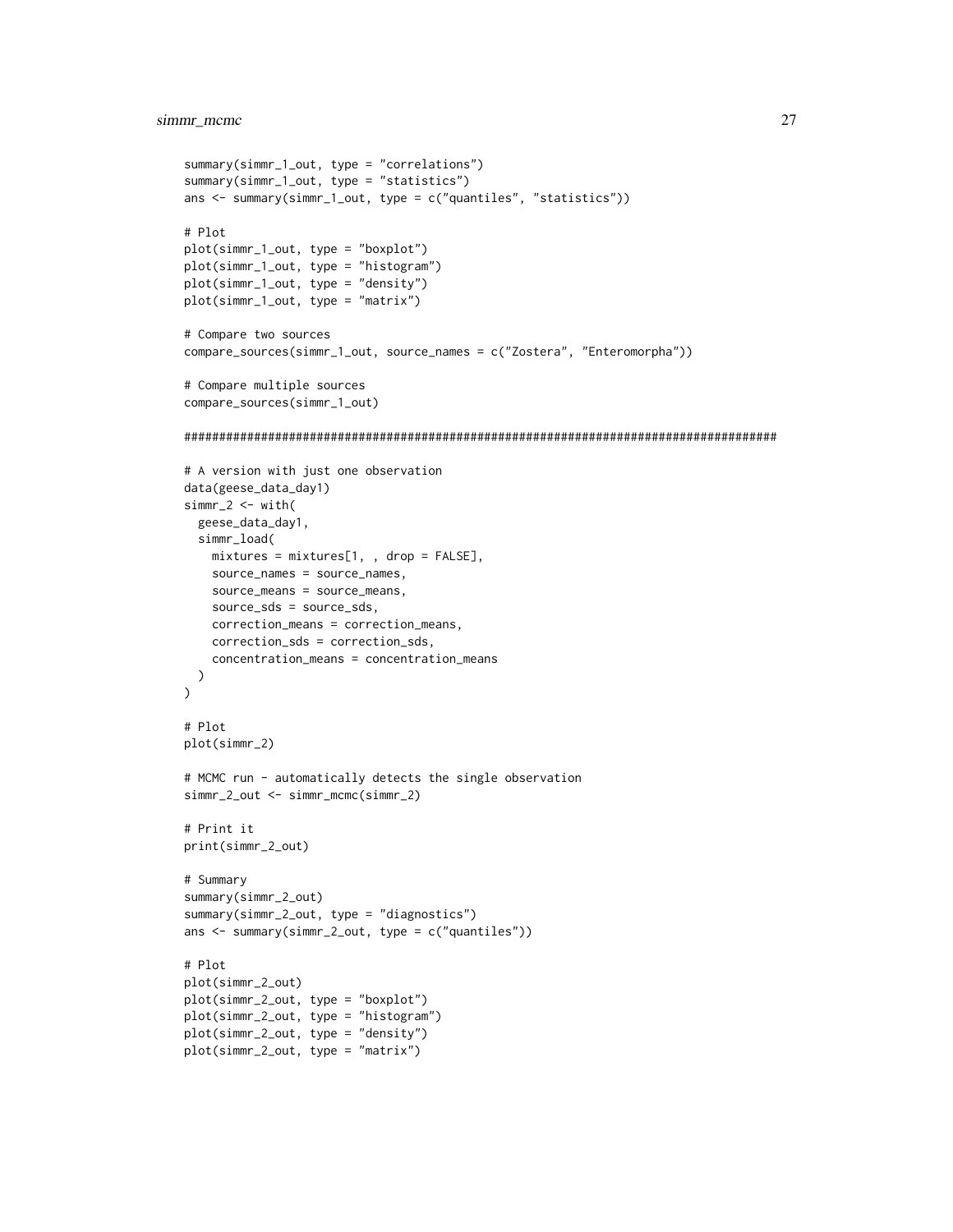```
#####################################################################################
# Data set 2: 3 isotopes (d13C, d15N and d34S), 30 observations, 4 sources
data(simmr_data_2)
simm-3 < - with(
  simmr_data_2,
  simmr_load(
   mixtures = mixtures,
   source_names = source_names,
    source_means = source_means,
    source_sds = source_sds,
    correction_means = correction_means,
    correction_sds = correction_sds,
   concentration_means = concentration_means
 )
\mathcal{L}# Get summary
print(simmr_3)
# Plot 3 times
plot(simmr_3)
plot(simmr_3, tracers = c(2, 3))
plot(simmr_3, tracers = c(1, 3))
# See vignette('simmr') for fancier axis labels
# MCMC run
simmr_3_out <- simmr_mcmc(simmr_3)
# Print it
print(simmr_3_out)
# Summary
summary(simmr_3_out)
summary(simmr_3_out, type = "diagnostics")
summary(simmr_3_out, type = "quantiles")
summary(simmr_3_out, type = "correlations")
# Plot
plot(simmr_3_out)
plot(simmr_3_out, type = "boxplot")
plot(simmr_3_out, type = "histogram")
plot(simmr_3_out, type = "density")
plot(simmr_3_out, type = "matrix")
#####################################################################################
# Data set 4 - identified by Fry (2014) as a failing of SIMMs
# See the vignette for more interpreation of these data and the output
# The data
data(square_data)
```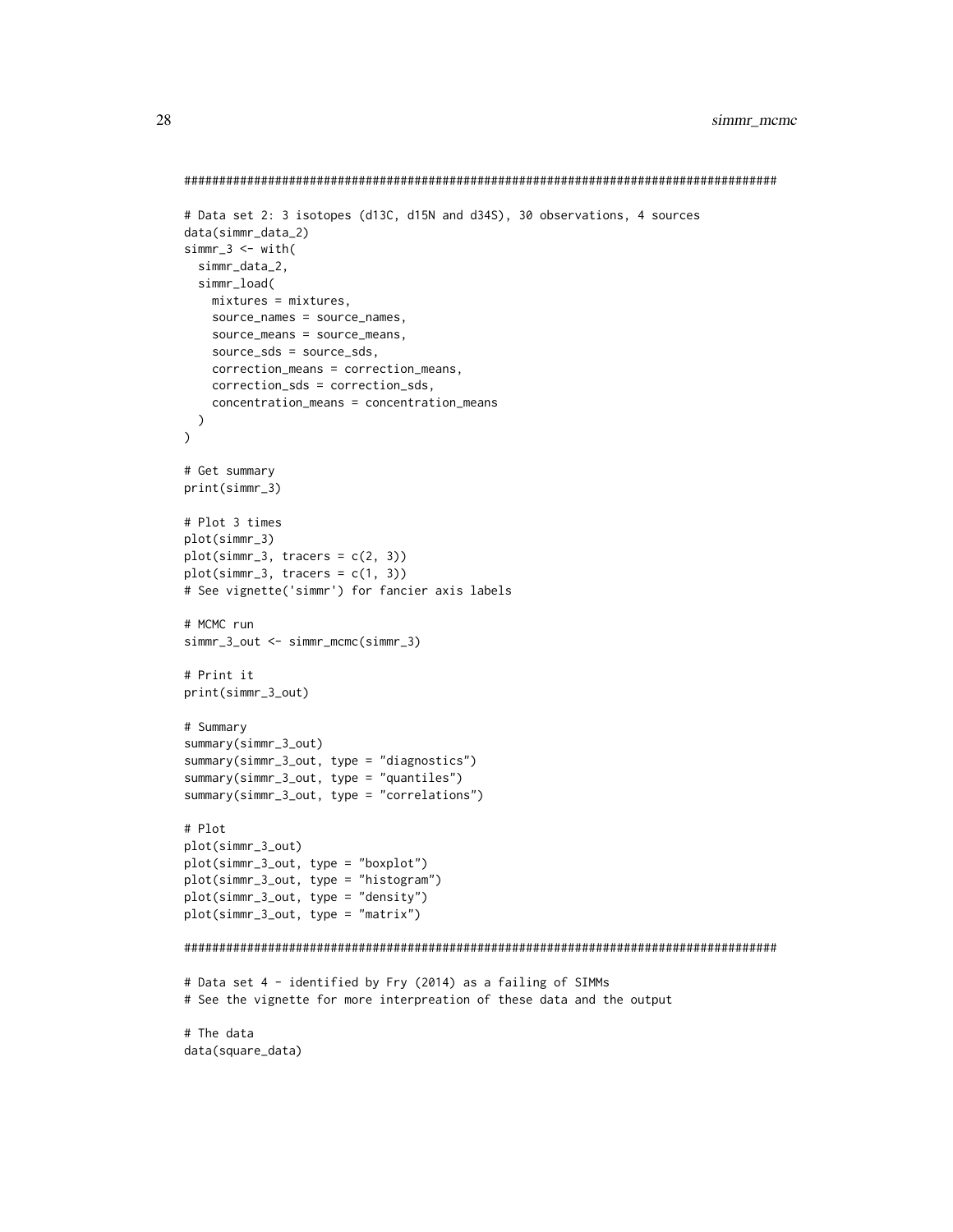```
simr_4 < - with(
  square_data,
 simmr_load(
   mixtures = mixtures,
   source_names = source_names,
   source_means = source_means,
   source_sds = source_sds
 )
\lambda# Get summary
print(simmr_4)
# Plot
plot(simmr_4)
# MCMC run - needs slightly longer
simmr_4_out <- simmr_mcmc(simmr_4)
# Print it
print(simmr_4_out)
# Summary
summary(simmr_4_out)
summary(simmr_4_out, type = "diagnostics")
ans <- summary(simmr_4_out, type = c("quantiles", "statistics"))
# Plot
plot(simmr_4_out)
plot(simmr_4_out, type = "boxplot")
plot(simmr_4_out, type = "histogram")
plot(simmr_4_out, type = "density")
plot(simmr_4_out, type = "matrix") # Look at the massive correlations here
#####################################################################################
# Data set 5 - Multiple groups Geese data from Inger et al 2006
# Do this in raw data format - Note that there's quite a few mixtures!
data(geese_data)
simm-5 < - with(
  geese_data,
  simmr_load(
   mixtures = mixtures,
   source_names = source_names,
   source_means = source_means,
   source_sds = source_sds,
   correction_means = correction_means,
   correction_sds = correction_sds,
   concentration_means = concentration_means,
    group = groups
 )
\mathcal{L}
```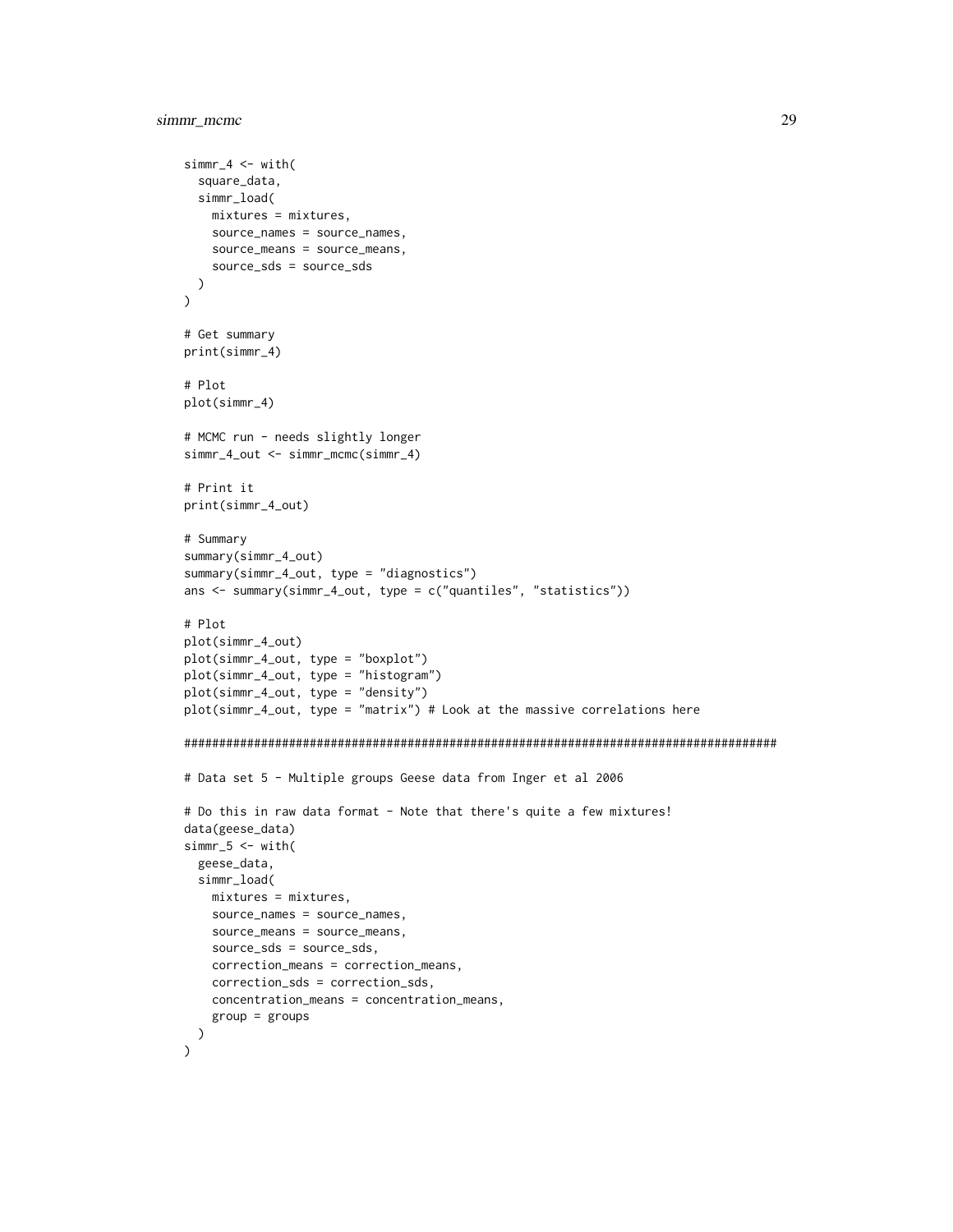```
# Plot
plot(simmr_5,
 xlab = expression(paste(delta^13, "C (\lceil u2030\rceil", sep = "")),
 ylab = expression(paste(delta^15, "N (\\u2030)", sep = "")),
 title = "Isospace plot of Inger et al Geese data"
)
# Run MCMC for each group
simmr_5_out <- simmr_mcmc(simmr_5)
# Summarise output
summary(simmr_5_out, type = "quantiles", group = 1)
summary(simmr_5_out, type = "quantiles", group = c(1, 3))
summary(simmr_5_out, type = c("quantiles", "statistics"), group = c(1, 3))
# Plot - only a single group allowed
plot(simmr_5_out, type = "boxplot", group = 2, title = "simmr output group 2")
plot(simmr_5_out, type = c("density", "matrix"), grp = 6, title = "simmr output group 6")
# Compare sources within a group
compare_sources(simmr_5_out, source_names = c("Zostera", "U.lactuca"), group = 2)
compare_sources(simmr_5_out, group = 2)
# Compare between groups
compare_groups(simmr_5_out, source = "Zostera", groups = 1:2)
compare_groups(simmr_5_out, source = "Zostera", groups = 1:3)
compare_groups(simmr_5_out, source = "U.lactuca", groups = c(4:5, 7, 2))
## End(Not run)
```
<span id="page-29-1"></span>simmr\_mcmc\_tdf *Estimate correction factors from stable isotope data with known dietary proportions*

#### Description

This function runs a slightly different version of the main [simmr\\_mcmc](#page-24-1) function with the key difference that it estimates the correction factors (sometimes called trophic enrichment or trophic discrimination factors; TEFs/TDFs) for a given set of dietary proportions.

#### Usage

```
simmr_mcmc_tdf(
  simmr_in,
 p = matrix(rep(1/simmr_in$n_sources, simmr_in$n_sources), ncol = simmr_in$n_sources,
    nrow = simmr_in$n_obs, byrow = TRUE),
 prior\_control = list(c\_mean\_est = rep(2, simmr_in$n\_tracers), c\_sd\_est = rep(2,
```
<span id="page-29-0"></span>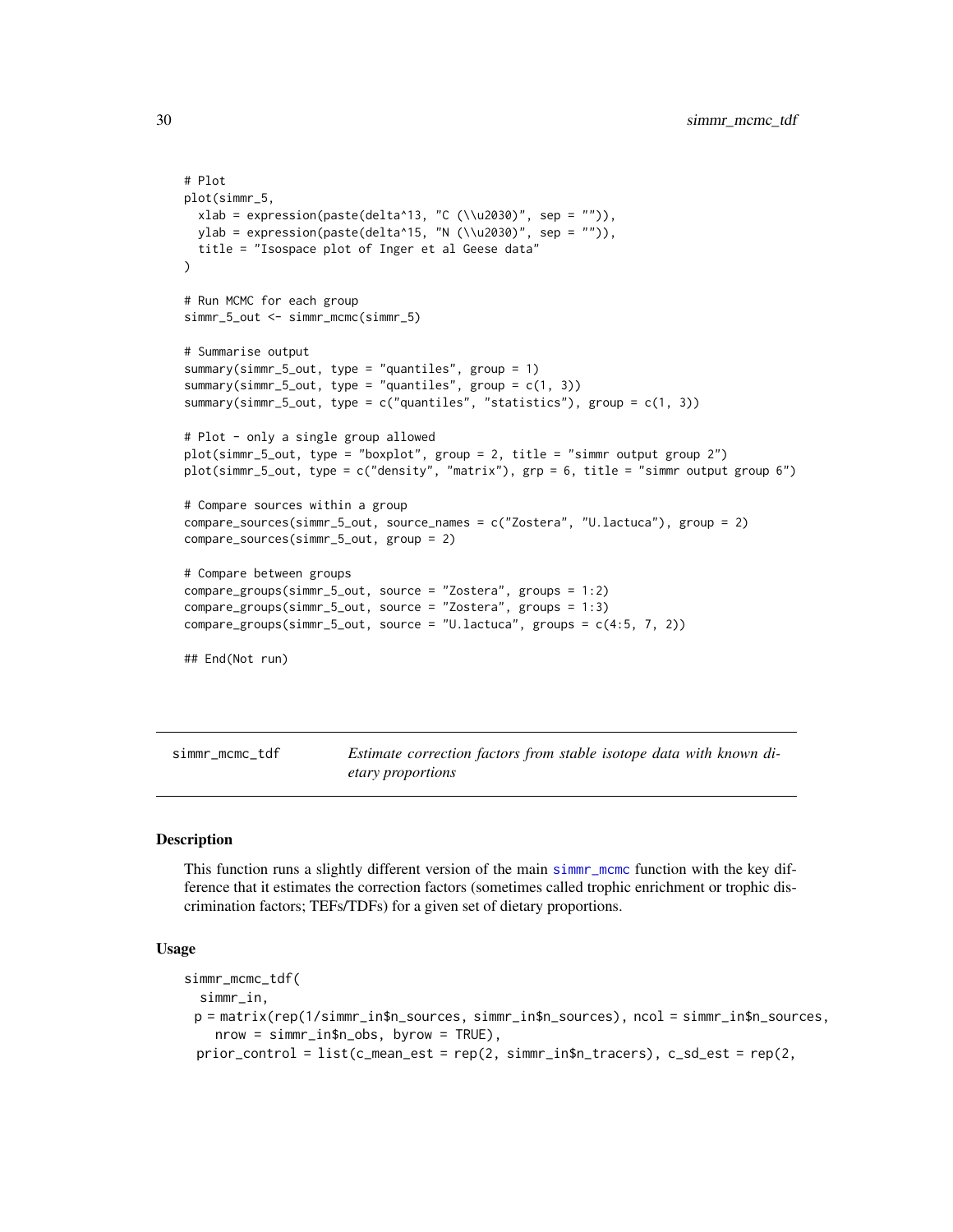```
simmr_in$n_tracers)),
 mcmc_control = list(iter = 10000, burn = 1000, thin = 10, n.chain = 4)
\lambda
```
#### **Arguments**

| An object created via the function simme-load                                                                                                                                                                                                                            |
|--------------------------------------------------------------------------------------------------------------------------------------------------------------------------------------------------------------------------------------------------------------------------|
| The known dietary proportions for the feeding study. Dietary proportions should<br>be given per individual (even if they are all identical)                                                                                                                              |
| A list of values including arguments named means and sd which represent the<br>prior means and standard deviations of the correction factors. These can usu-<br>ally be left at their default values unless you wish to include to include prior<br>information on them. |
| A list of values including arguments named iter (number of iterations), burn<br>(size of burn-in), thin (amount of thinning), and n. chain (number of MCMC<br>chains).                                                                                                   |
|                                                                                                                                                                                                                                                                          |

#### Details

The idea is that this code can be used for feeding studies where an organism is fed a known proportional diet with a view to estimating the correction factors to be used in a later stable isotope mixing model when the organisms are observed in the field.

The main argument of the function is an object created from [simmr\\_load](#page-21-1) which contains mixture data on a number of tracers and food source means and standard deviations. Any correction factors included in this object will be ignored. The known dietary proportions should be provided for each individual (i.e. should be a matrix with the same number of rows as  $mix$ ). It is advisable to have multiple different dietary proportion values as part of the feeding experimental design

The output of the function is a posterior distribution on the correction factors for each food source. Just like the output from [simmr\\_mcmc](#page-24-1), this should be checked for convergence. Examples are included below to help assist with this check and further plots

If, after running [simmr\\_mcmc\\_tdf](#page-29-1) the convergence diagnostics in [summary.simmr\\_output\\_tdf](#page-35-1) are not satisfactory, the values of iter, burn and thin in mcmc\_control should be increased by e.g. a factor of 10.

#### Value

An object of class simmr\_tdf with two named top-level components:

| input  | The simmer input object given to the simmer mome function                                                               |
|--------|-------------------------------------------------------------------------------------------------------------------------|
| output | A set of MCMC chains of class mome. List from the coda package. These can<br>be analysed using summary.simmr_output_tdf |

#### Author(s)

.

Andrew Parnell <andrew.parnell@mu.ie>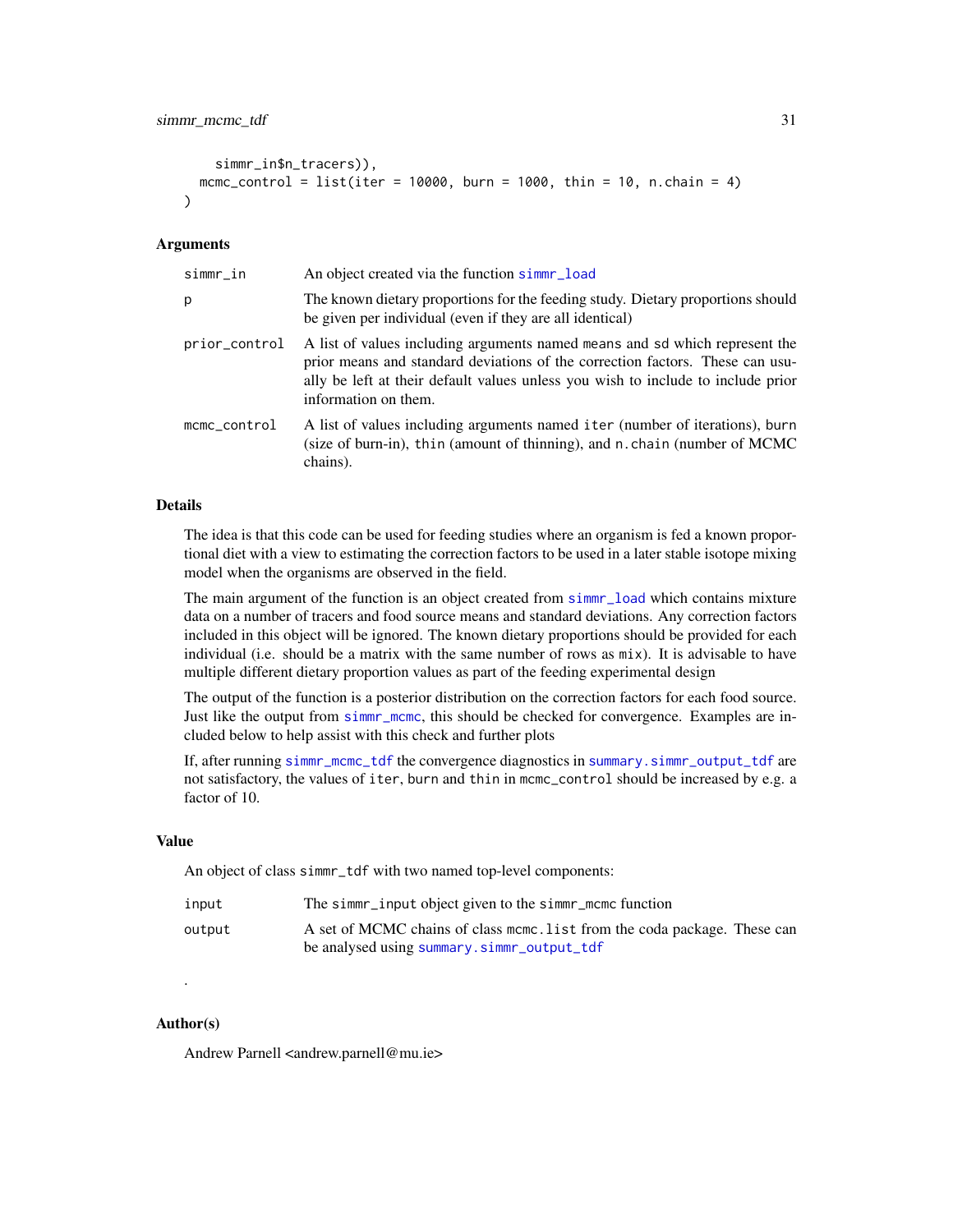#### <span id="page-31-0"></span>References

Andrew C. Parnell, Donald L. Phillips, Stuart Bearhop, Brice X. Semmens, Eric J. Ward, Jonathan W. Moore, Andrew L. Jackson, Jonathan Grey, David J. Kelly, and Richard Inger. Bayesian stable isotope mixing models. Environmetrics, 24(6):387–399, 2013.

Andrew C Parnell, Richard Inger, Stuart Bearhop, and Andrew L Jackson. Source partitioning using stable isotopes: coping with too much variation. PLoS ONE, 5(3):5, 2010.

#### See Also

[simmr\\_load](#page-21-1) for creating objects suitable for this function, [simmr\\_mcmc](#page-24-1) for estimating dietary proportions, [plot.simmr\\_input](#page-9-1) for creating isospace plots, [summary.simmr\\_output\\_tdf](#page-35-1) for summarising output

```
## Not run:
## Example of estimating TDFs for a simple system with known dietary proportions
# Data set 1: 10 obs on 2 isos, 4 sources, with tefs and concdep
# Assume p = c(0.25, 0.25, 0.25, 0.25)
# The data
data(simmr_data_1)
# Load into simmr
simmr_tdf <- with(
 simmr_data_1,
  simmr_load(
   mixtures = mixtures,
   source_names = source_names,
   source_means = source_means,
    source_sds = source_sds,
   correction_means = correction_means,
    correction_sds = correction_sds,
    concentration_means = concentration_means
  )
)
# Plot
plot(simmr_tdf)
# MCMC run
simmr_tdf_out <- simmr_mcmc_tdf(simmr_tdf,
  p = matrix(rep()1 / simmr_tdf$n_sources,
    simmr_tdf$n_sources
  ),
  ncol = simmr_tdf$n_sources,
  nrow = simmr_tdf$n_obs,
  byrow = TRUE
  )
)
```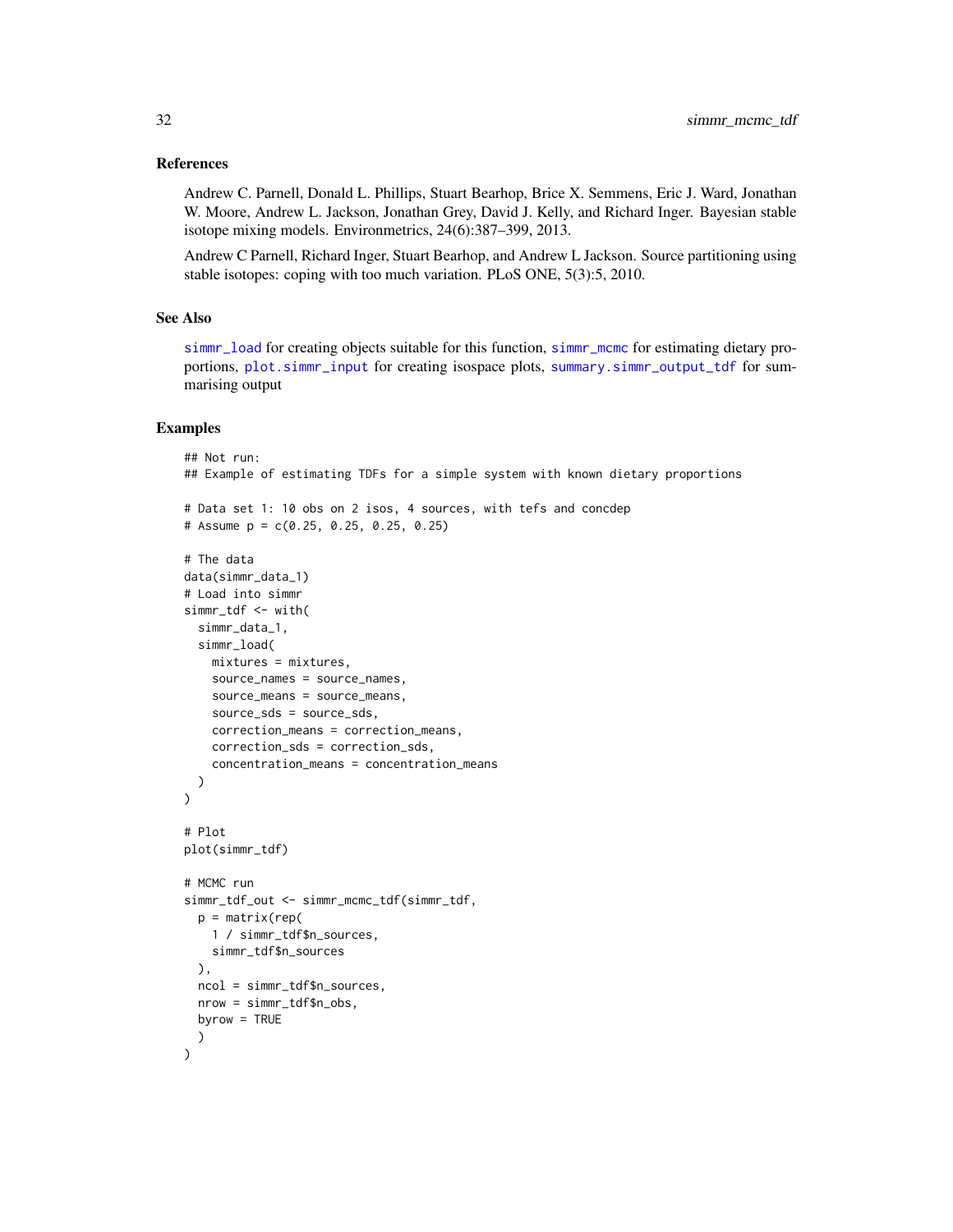<span id="page-32-0"></span>square\_data 33

```
# Summary
summary(simmr_tdf_out, type = "diagnostics")
summary(simmr_tdf_out, type = "quantiles")
# Now put these corrections back into the model and check the
# iso-space plots and dietary output
simmr_tdf_2 <- with(
 simmr_data_1,
 simmr_load(
   mixtures = mixtures,
   source_names = source_names,
   source_means = source_means,
   source_sds = source_sds,
   correction_means = simmr_tdf_out$c_mean_est,
   correction_sds = simmr_tdf_out$c_sd_est,
   concentration_means = concentration_means
 )
\mathcal{L}# Plot with corrections now
plot(simmr_tdf_2)
simmr_tdf_2_out <- simmr_mcmc(simmr_tdf_2)
summary(simmr_tdf_2_out, type = "diagnostics")
plot(simmr_tdf_2_out, type = "boxplot")
## End(Not run)
```
square\_data *An artificial data set used to indicate effect of priors*

#### Description

A fake box data set identified by Fry (2014) as a failing of SIMMs See the link for more interpretation of these data and the output

#### Usage

square\_data

#### Format

A list with the following elements

mixtures A two column matrix containing delta 13C and delta 15N values respectively

source\_names A character vector of the food source names

tracer\_names A character vector of the tracer names (d13C, d15N)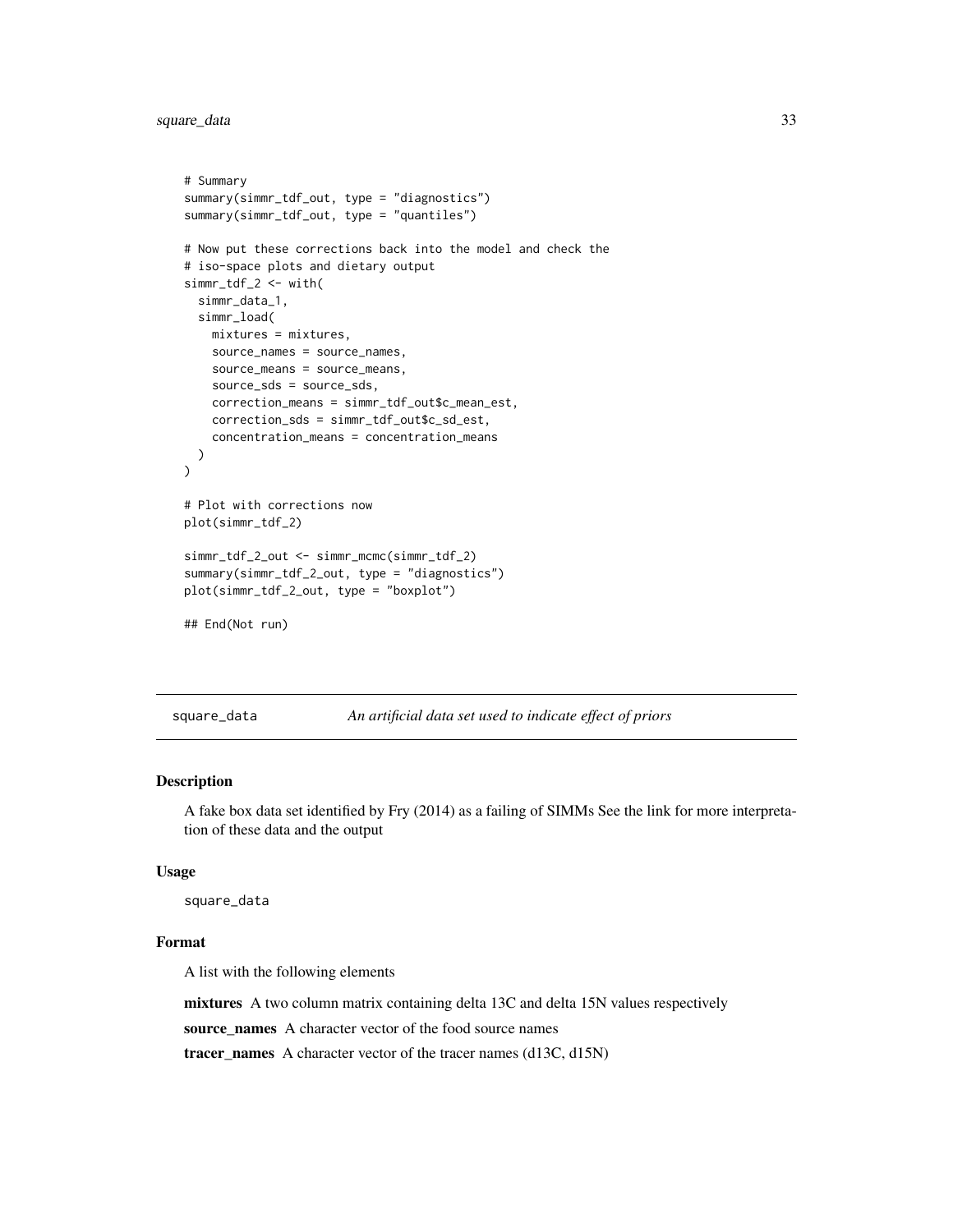<span id="page-33-0"></span>source\_means A matrix of source mean values for the tracers in the same order as mixtures above

source\_sds A matrix of source sd values for the tracers in the same order as mixtures above

- correction means A matrix of TEFs mean values for the tracers in the same order as mixtures above
- correction\_sds A matrix of TEFs sd values for the tracers in the same order as mixtures above
- concentration\_means A matrix of concentration dependence mean values for the tracers in the same order as mixtures above ...

@seealso [simmr\\_mcmc](#page-24-1) for an example where it is used

#### Source

<https://www.int-res.com/abstracts/meps/v490/p285-289/>

<span id="page-33-1"></span>summary.simmr\_output *Summarises the output created with* [simmr\\_mcmc](#page-24-1)

#### Description

Produces textual summaries and convergence diagnostics for an object created with [simmr\\_mcmc](#page-24-1). The different options are: 'diagnostics' which produces Brooks-Gelman-Rubin diagnostics to assess MCMC convergence, 'quantiles' which produces credible intervals for the parameters, 'statistics' which produces means and standard deviations, and 'correlations' which produces correlations between the parameters.

#### Usage

```
## S3 method for class 'simmr_output'
summary(
 object,
  type = c("diagnostics", "quantiles", "statistics", "correlations"),
  group = 1,...
\lambda
```
#### Arguments

| object | An object of class simmr_output produced by the function simmr_mcmc                                             |
|--------|-----------------------------------------------------------------------------------------------------------------|
| type   | The type of output required. At least none of 'diagnostics', 'quantiles', 'statis-<br>tics', or 'correlations'. |
| group  | Which group or groups the output is required for.                                                               |
| .      | Not used                                                                                                        |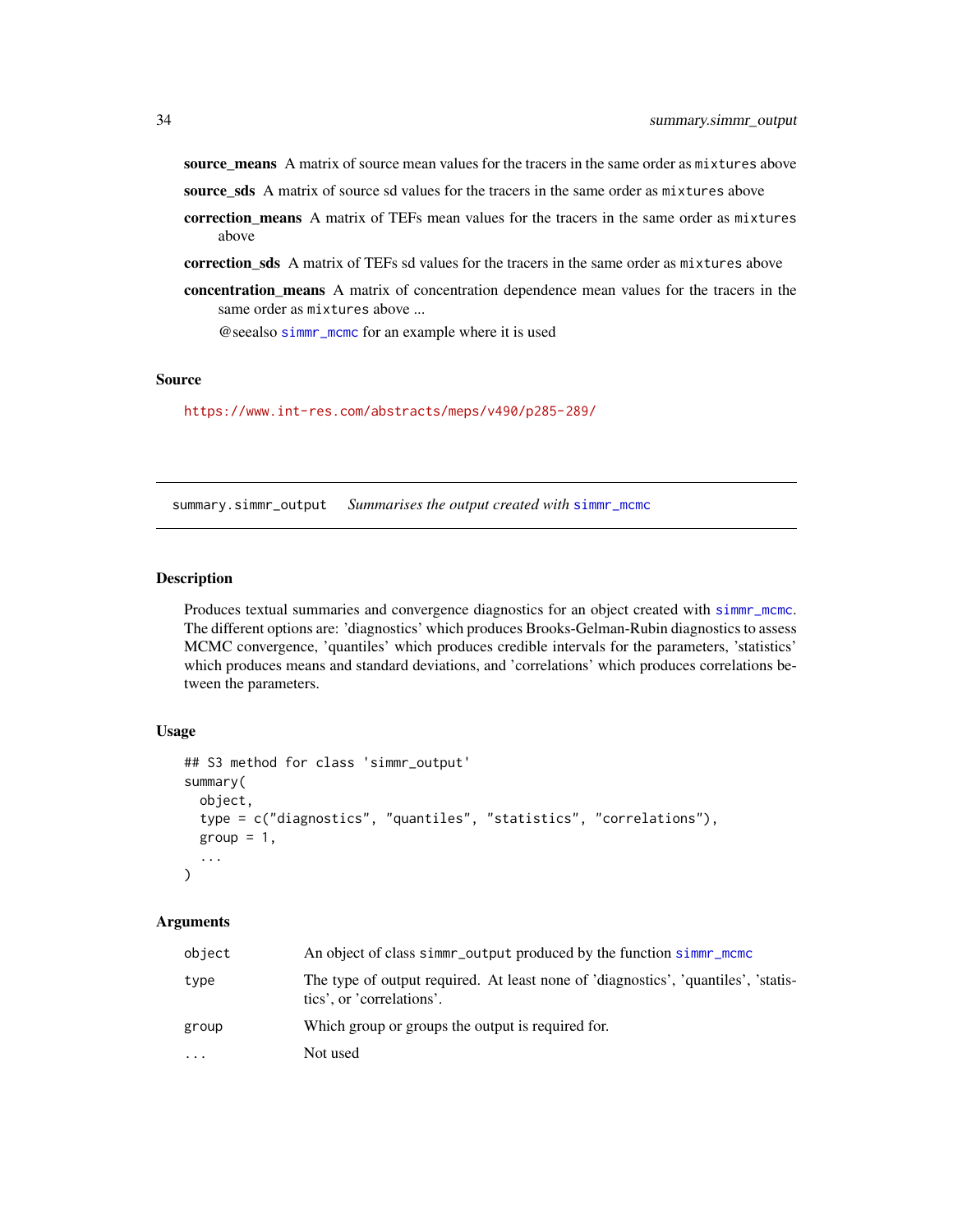#### <span id="page-34-0"></span>Details

The quantile output allows easy calculation of 95 per cent credible intervals of the posterior dietary proportions. The correlations, along with the matrix plot in [plot.simmr\\_output](#page-11-1) allow the user to judge which sources are non-identifiable. The Gelman diagnostic values should be close to 1 to ensure satisfactory convergence.

When multiple groups are included, the output automatically includes the results for all groups.

#### Value

A list containing the following components:

| gelman       | The convergence diagnostics                                     |
|--------------|-----------------------------------------------------------------|
| quantiles    | The quantiles of each parameter from the posterior distribution |
| statistics   | The means and standard deviations of each parameter             |
| correlations | The posterior correlations between the parameters               |
|              |                                                                 |

Note that this object is reported silently so will be discarded unless the function is called with an object as in the example below.

#### Author(s)

Andrew Parnell <andrew.parnell@mu.ie>

#### See Also

See [simmr\\_mcmc](#page-24-1) for creating objects suitable for this function, and many more examples. See also [simmr\\_load](#page-21-1) for creating simmr objects, [plot.simmr\\_input](#page-9-1) for creating isospace plots, [plot.simmr\\_output](#page-11-1) for plotting output.

```
## Not run:
# A simple example with 10 observations, 2 tracers and 4 sources
# The data
data(geese_data_day1)
simr_1 < - with(
  geese_data_day1,
  simmr_load(
   mixtures = mixtures,
   source_names = source_names,
   source_means = source_means,
    source_sds = source_sds,
    correction_means = correction_means,
    correction_sds = correction_sds,
    concentration_means = concentration_means
  )
)
# Plot
```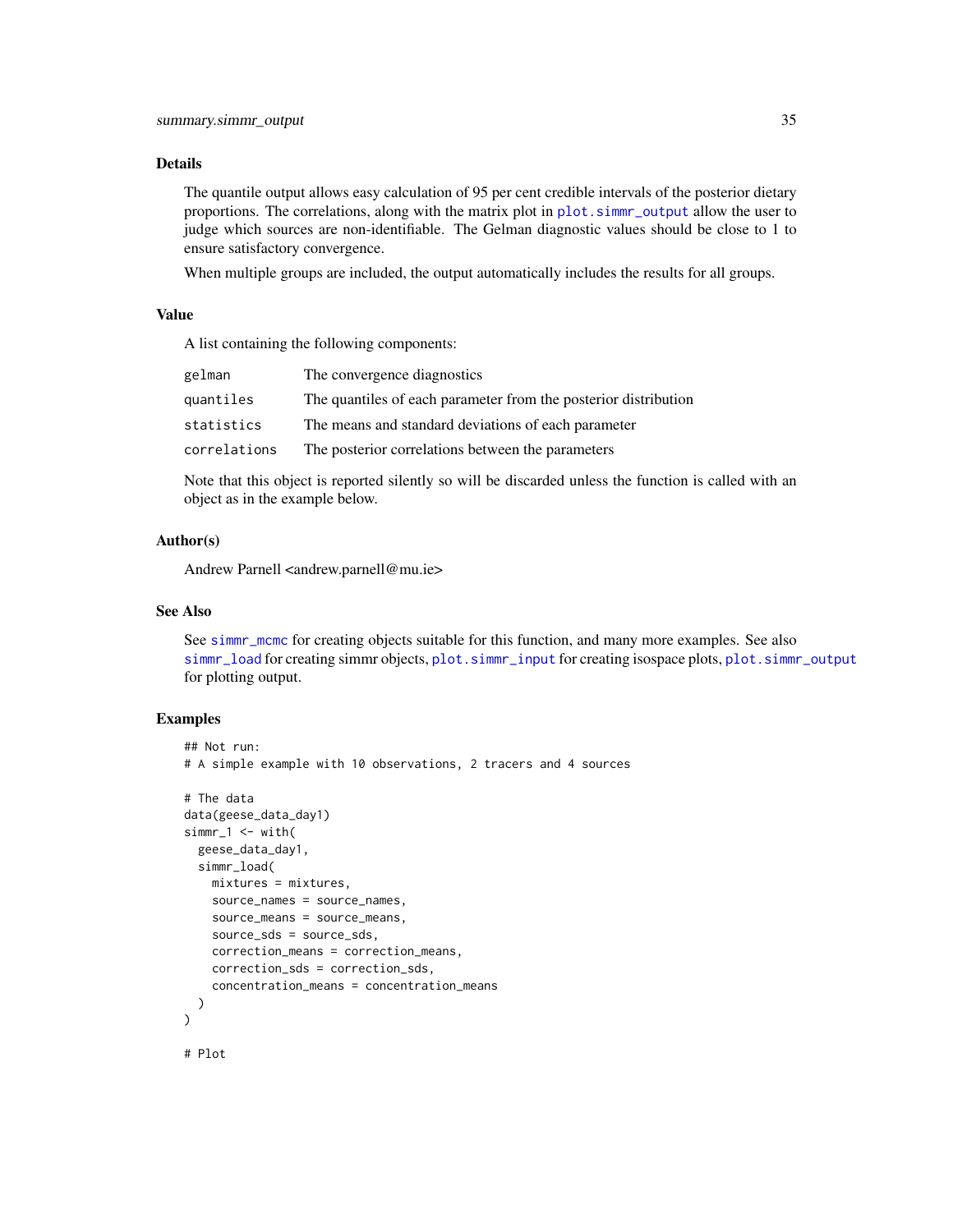```
plot(simmr_1)
# MCMC run
simmr_1_out <- simmr_mcmc(simmr_1)
# Summarise
summary(simmr_1_out) # This outputs all the summaries
summary(simmr_1_out, type = "diagnostics") # Just the diagnostics
# Store the output in an
ans <- summary(simmr_1_out,
 type = c("quantiles", "statistics")
)
## End(Not run)
```
<span id="page-35-1"></span>summary.simmr\_output\_tdf

*Summarises the output created with* [simmr\\_mcmc\\_tdf](#page-29-1)

#### Description

Produces textual summaries and convergence diagnostics for an object created with [simmr\\_mcmc\\_tdf](#page-29-1). The different options are: 'diagnostics' which produces Brooks-Gelman-Rubin diagnostics to assess MCMC convergence, 'quantiles' which produces credible intervals for the parameters, 'statistics' which produces means and standard deviations, and 'correlations' which produces correlations between the parameters.

#### Usage

```
## S3 method for class 'simmr_output_tdf'
summary(
 object,
  type = c("diagnostics", "quantiles", "statistics", "correlations"),
  ...
\lambda
```
#### Arguments

| object | An object of class simmr_output_df produced by the function simmr_mcmc_tdf                                  |
|--------|-------------------------------------------------------------------------------------------------------------|
| type   | The type of output required. At least none of 'diagnostics', 'quantiles', 'statis-<br>tics', 'correlations' |
| .      | Not used                                                                                                    |

#### Details

The quantile output allows easy calculation of 95 per cent credible intervals of the posterior dietary proportions. The Gelman diagnostic values should be close to 1 to ensure satisfactory convergence. Multiple groups are not currently supported for estimating TDFs.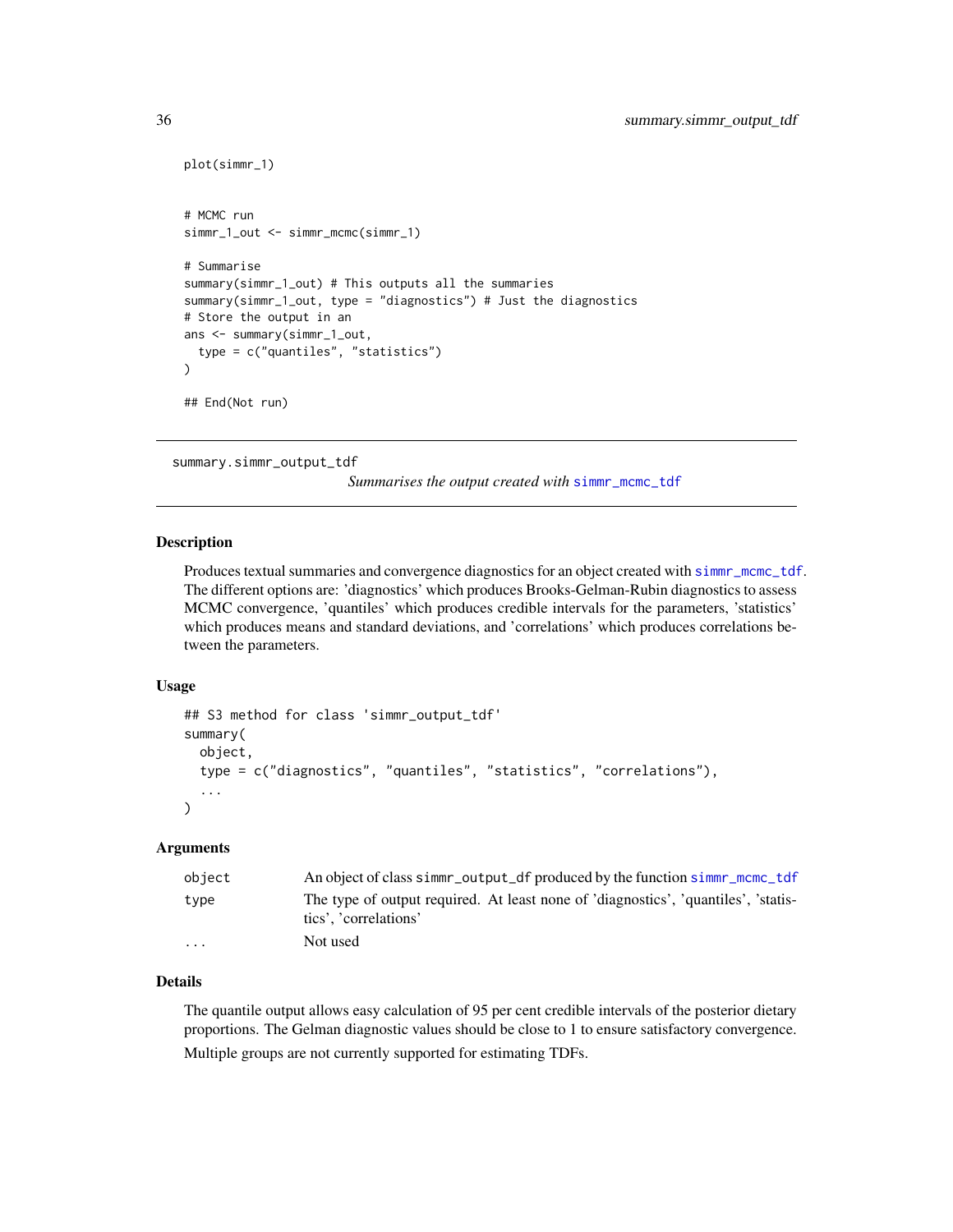#### <span id="page-36-0"></span>Value

An list containing the following components:

| gelman       | The convergence diagnostics                                     |
|--------------|-----------------------------------------------------------------|
| quantiles    | The quantiles of each parameter from the posterior distribution |
| statistics   | The means and standard deviations of each parameter             |
| correlations | The posterior correlations between the parameters               |

Note that this object is reported silently so will be discarded unless the function is called with an object as in the example below.

#### Author(s)

Andrew Parnell <andrew.parnell@mu.ie>

#### See Also

See [simmr\\_mcmc\\_tdf](#page-29-1) for creating objects suitable for this function, and many more examples. See also [simmr\\_load](#page-21-1) for creating simmr objects, [plot.simmr\\_input](#page-9-1) for creating isospace plots, [plot.simmr\\_output](#page-11-1) for plotting output.